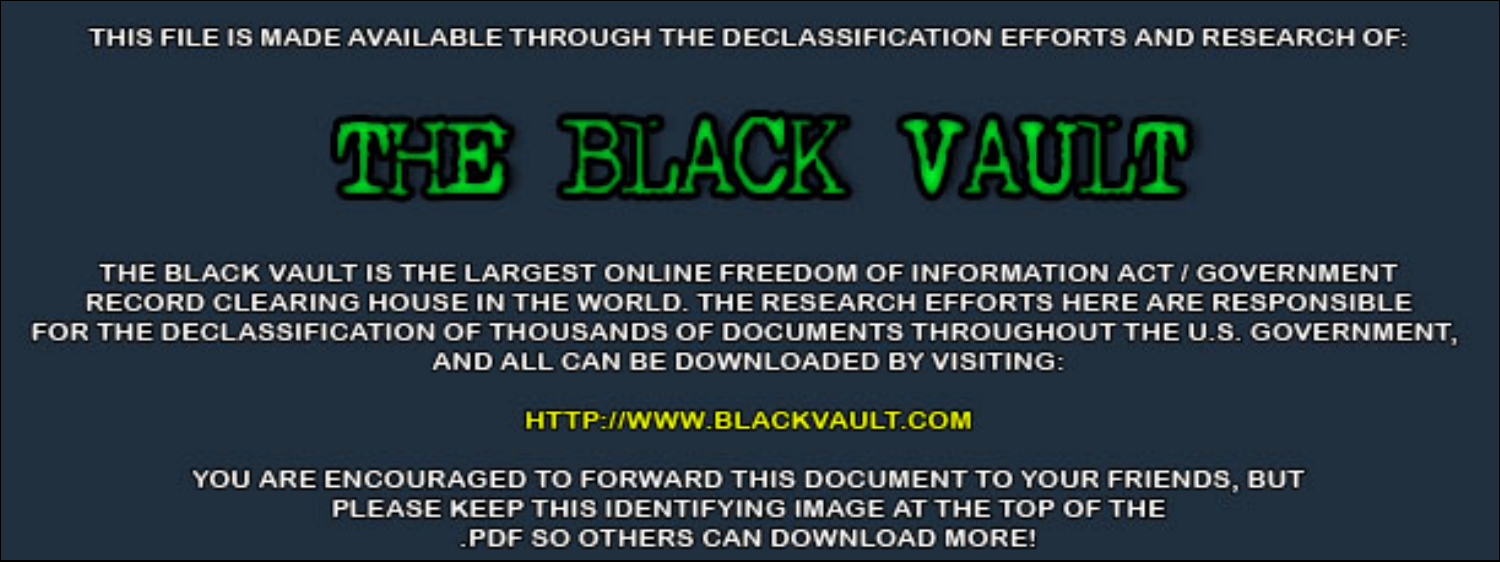

# **Renditions: Constraints Imposed by Laws** on Torture

## Michael John Garcia

Legislative Attorney

**January 22, 2009** 

Conglessional Research Service  $7 - 2700$ www.crs.gov RL32890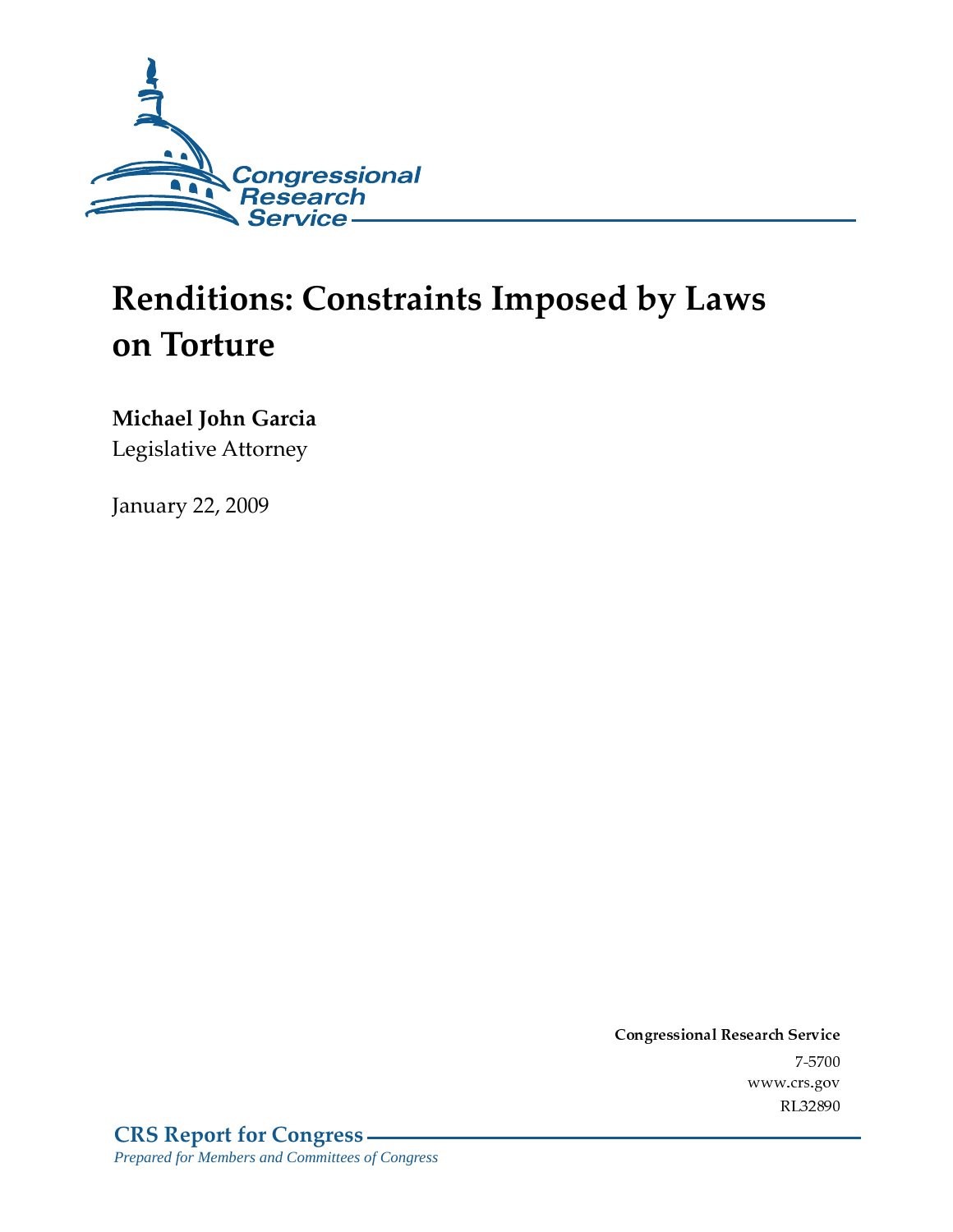| <b>Report Documentation Page</b>                                                                                                                                                                                                                                                                                                                                                                                                                                                                                                                                                                                                                                                                                                                                                                                                                                   |                                    |                              |                                                   |                                                     | Form Approved<br>OMB No. 0704-0188               |  |  |  |
|--------------------------------------------------------------------------------------------------------------------------------------------------------------------------------------------------------------------------------------------------------------------------------------------------------------------------------------------------------------------------------------------------------------------------------------------------------------------------------------------------------------------------------------------------------------------------------------------------------------------------------------------------------------------------------------------------------------------------------------------------------------------------------------------------------------------------------------------------------------------|------------------------------------|------------------------------|---------------------------------------------------|-----------------------------------------------------|--------------------------------------------------|--|--|--|
| Public reporting burden for the collection of information is estimated to average 1 hour per response, including the time for reviewing instructions, searching existing data sources, gathering and<br>maintaining the data needed, and completing and reviewing the collection of information. Send comments regarding this burden estimate or any other aspect of this collection of information,<br>including suggestions for reducing this burden, to Washington Headquarters Services, Directorate for Information Operations and Reports, 1215 Jefferson Davis Highway, Suite 1204, Arlington<br>VA 22202-4302. Respondents should be aware that notwithstanding any other provision of law, no person shall be subject to a penalty for failing to comply with a collection of information if it<br>does not display a currently valid OMB control number. |                                    |                              |                                                   |                                                     |                                                  |  |  |  |
| 1. REPORT DATE<br><b>22 JAN 2009</b>                                                                                                                                                                                                                                                                                                                                                                                                                                                                                                                                                                                                                                                                                                                                                                                                                               |                                    | 2. REPORT TYPE               |                                                   | <b>3. DATES COVERED</b><br>00-00-2009 to 00-00-2009 |                                                  |  |  |  |
| <b>4. TITLE AND SUBTITLE</b>                                                                                                                                                                                                                                                                                                                                                                                                                                                                                                                                                                                                                                                                                                                                                                                                                                       |                                    |                              |                                                   | 5a. CONTRACT NUMBER                                 |                                                  |  |  |  |
| <b>Renditions: Constraints Imposed by Laws on Torture</b>                                                                                                                                                                                                                                                                                                                                                                                                                                                                                                                                                                                                                                                                                                                                                                                                          |                                    |                              |                                                   | 5b. GRANT NUMBER                                    |                                                  |  |  |  |
|                                                                                                                                                                                                                                                                                                                                                                                                                                                                                                                                                                                                                                                                                                                                                                                                                                                                    |                                    |                              |                                                   | <b>5c. PROGRAM ELEMENT NUMBER</b>                   |                                                  |  |  |  |
| 6. AUTHOR(S)                                                                                                                                                                                                                                                                                                                                                                                                                                                                                                                                                                                                                                                                                                                                                                                                                                                       |                                    |                              |                                                   | <b>5d. PROJECT NUMBER</b>                           |                                                  |  |  |  |
|                                                                                                                                                                                                                                                                                                                                                                                                                                                                                                                                                                                                                                                                                                                                                                                                                                                                    |                                    |                              |                                                   | 5e. TASK NUMBER                                     |                                                  |  |  |  |
|                                                                                                                                                                                                                                                                                                                                                                                                                                                                                                                                                                                                                                                                                                                                                                                                                                                                    |                                    |                              |                                                   |                                                     | 5f. WORK UNIT NUMBER                             |  |  |  |
| 7. PERFORMING ORGANIZATION NAME(S) AND ADDRESS(ES)<br><b>Congressional Research Service, The Library of Congress, 101</b><br>Independence Ave, SE, Washington, DC, 20540                                                                                                                                                                                                                                                                                                                                                                                                                                                                                                                                                                                                                                                                                           |                                    |                              |                                                   | 8. PERFORMING ORGANIZATION<br><b>REPORT NUMBER</b>  |                                                  |  |  |  |
| 9. SPONSORING/MONITORING AGENCY NAME(S) AND ADDRESS(ES)                                                                                                                                                                                                                                                                                                                                                                                                                                                                                                                                                                                                                                                                                                                                                                                                            |                                    |                              |                                                   | 10. SPONSOR/MONITOR'S ACRONYM(S)                    |                                                  |  |  |  |
|                                                                                                                                                                                                                                                                                                                                                                                                                                                                                                                                                                                                                                                                                                                                                                                                                                                                    |                                    |                              |                                                   |                                                     | <b>11. SPONSOR/MONITOR'S REPORT</b><br>NUMBER(S) |  |  |  |
| 12. DISTRIBUTION/AVAILABILITY STATEMENT<br>Approved for public release; distribution unlimited                                                                                                                                                                                                                                                                                                                                                                                                                                                                                                                                                                                                                                                                                                                                                                     |                                    |                              |                                                   |                                                     |                                                  |  |  |  |
| <b>13. SUPPLEMENTARY NOTES</b>                                                                                                                                                                                                                                                                                                                                                                                                                                                                                                                                                                                                                                                                                                                                                                                                                                     |                                    |                              |                                                   |                                                     |                                                  |  |  |  |
| 14. ABSTRACT                                                                                                                                                                                                                                                                                                                                                                                                                                                                                                                                                                                                                                                                                                                                                                                                                                                       |                                    |                              |                                                   |                                                     |                                                  |  |  |  |
| <b>15. SUBJECT TERMS</b>                                                                                                                                                                                                                                                                                                                                                                                                                                                                                                                                                                                                                                                                                                                                                                                                                                           |                                    |                              |                                                   |                                                     |                                                  |  |  |  |
| 16. SECURITY CLASSIFICATION OF:                                                                                                                                                                                                                                                                                                                                                                                                                                                                                                                                                                                                                                                                                                                                                                                                                                    | 17. LIMITATION OF                  | 18. NUMBER                   | 19a. NAME OF                                      |                                                     |                                                  |  |  |  |
| a. REPORT<br>unclassified                                                                                                                                                                                                                                                                                                                                                                                                                                                                                                                                                                                                                                                                                                                                                                                                                                          | <b>b. ABSTRACT</b><br>unclassified | c. THIS PAGE<br>unclassified | <b>ABSTRACT</b><br>Same as<br><b>Report (SAR)</b> | OF PAGES<br>27                                      | <b>RESPONSIBLE PERSON</b>                        |  |  |  |

**Standard Form 298 (Rev. 8-98)**<br>Prescribed by ANSI Std Z39-18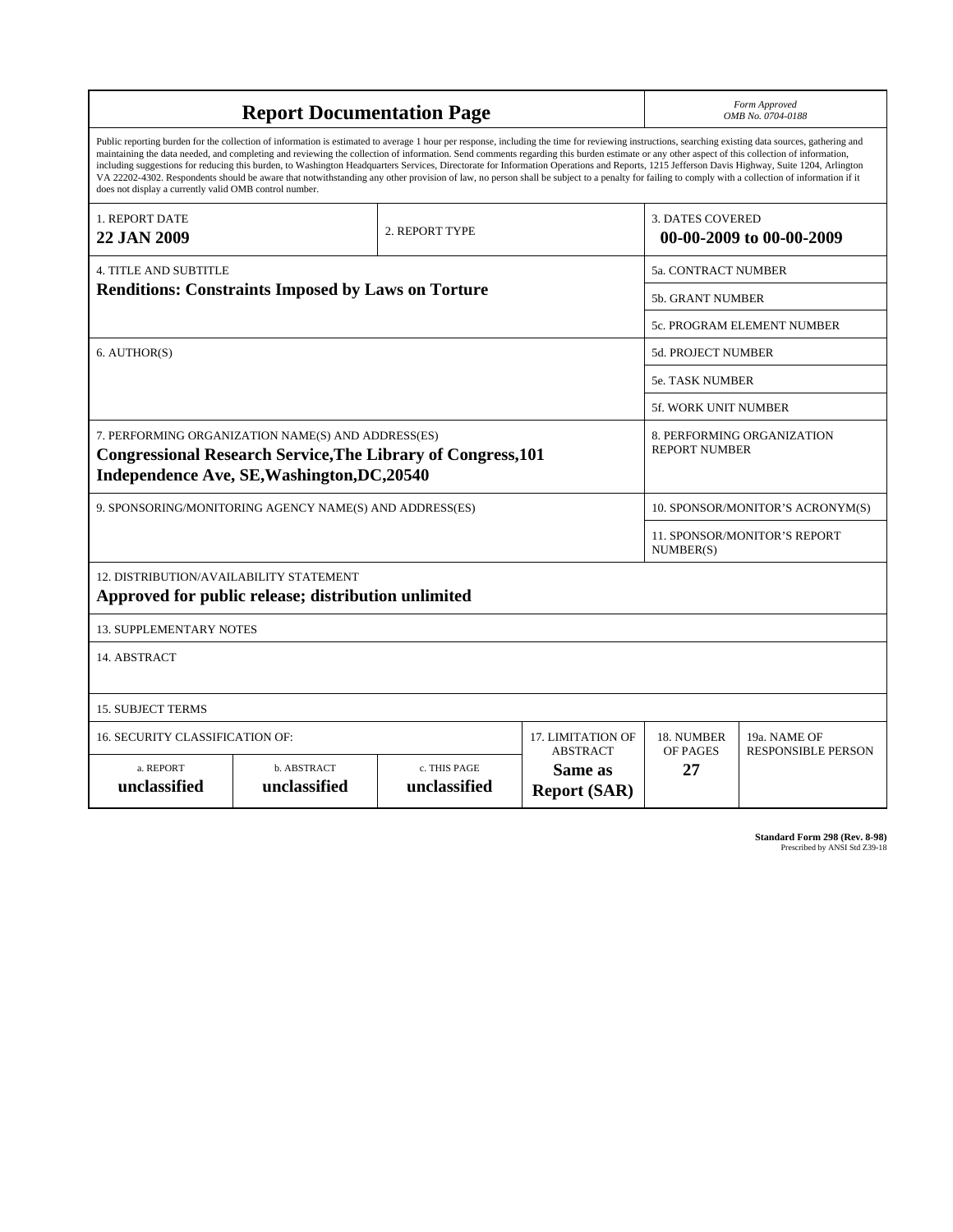## Summary

Persons suspected of criminal or terrorist activity may be transferred from one State (i.e., country) to another for arrest, detention, and/or interrogation. Commonly, this is done through extradition, by which one State surrenders a person within its jurisdiction to a requesting State via a formal legal process, typically established by treaty. Far less often, such transfers are effectuated through a process known as "extraordinary rendition" or "irregular rendition." These terms have often been used to refer to the *extrajudicial* transfer of a person from one State to another. In this report, "rendition" refers to extraordinary or irregular renditions unless otherwise specified.

Although the particularities regarding the usage of extraordinary renditions and the legal authority behind such renditions are not publicly available, various U.S. officials have acknowledged the practice's existence. During the Bush Administration, there was some controversy as to the usage of renditions by the United States, particularly with regard to the alleged transfer of suspected terrorists to countries known to employ harsh interrogation techniques that may rise to the level of torture, purportedly with the knowledge or acquiescence of the United States.

This report discusses relevant international and domestic law restricting the transfer of persons to foreign states for the purpose of torture. The U.N. Convention against Torture and Other Cruel, Inhuman, or Degrading Treatment or Punishment (CAT), and its domestic implementing legislation (the Foreign Affairs Reform and Restructuring Act of 1998) impose the primary legal restrictions on the transfer of persons to countries where they would face torture. Both CAT and U.S. implementing legislation generally prohibit the rendition of persons to countries in most cases where they would more likely than not be tortured, though there are arguably limited exceptions to this prohibition. Historically, the State Department has taken the position that CAT's provisions concerning the transfer of persons do not apply extraterritorially, though as a matter of policy the United States does not transfer persons in its custody to countries where they would face torture (U.S. regulations and statutes implementing CAT, however, arguably limit the extraterritorial transfer of individuals nonetheless). Under U.S. regulations implementing CAT, a person may be transferred to a country that provides credible assurances that the rendered person will not be tortured. Neither CAT nor its implementing legislation prohibit the rendition of persons to countries where they would be subject to harsh treatment not rising to the level of torture. Besides CAT, additional obligations may be imposed upon U.S. rendition practice via the Geneva Conventions, the War Crimes Act (as amended by the Military Commissions Act (P.L. 109-366)), the International Covenant on Civil and Political Rights (ICCPR), and the Universal Declaration on Human Rights.

Legislation was introduced in the  $110<sup>th</sup>$  Congress to limit or bar U.S. participation in renditions. It is possible that similar legislation will be proposed in the  $111<sup>th</sup>$  Congress.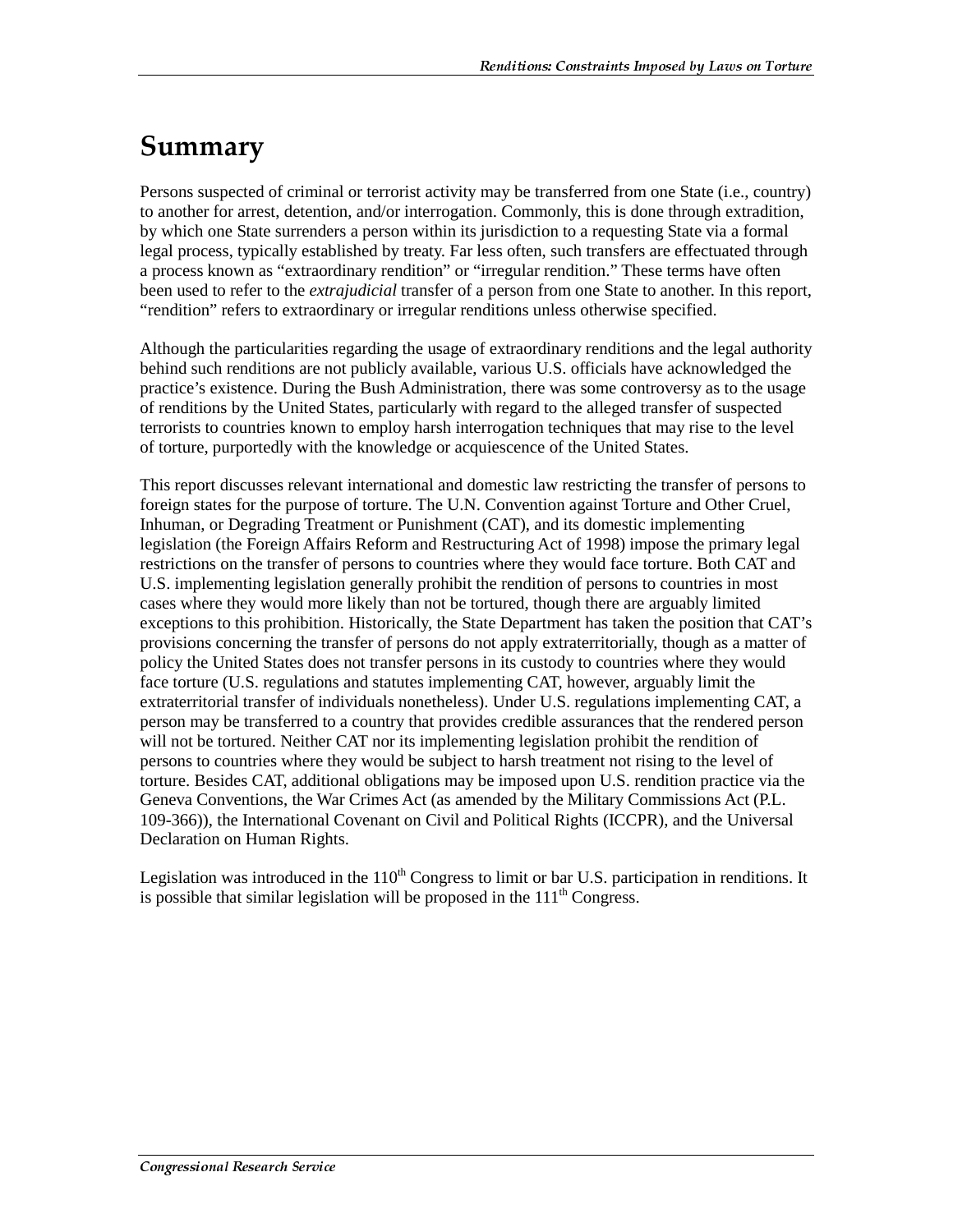## **Contents**

| Limitations Imposed on Renditions by the Convention Against Torture and Implementing |
|--------------------------------------------------------------------------------------|
| CAT Limitation on the Transfer of Persons to Foreign States for the Purpose of       |
|                                                                                      |
|                                                                                      |
|                                                                                      |
| Application of CAT and Implementing Legislation to the Practice of Extraordinary     |
|                                                                                      |
|                                                                                      |
|                                                                                      |
|                                                                                      |
| Extraterritorial Application of Legislation Implementing CAT Article 3  16           |
|                                                                                      |
|                                                                                      |
|                                                                                      |
|                                                                                      |
|                                                                                      |
|                                                                                      |
|                                                                                      |

### Contacts

|--|--|--|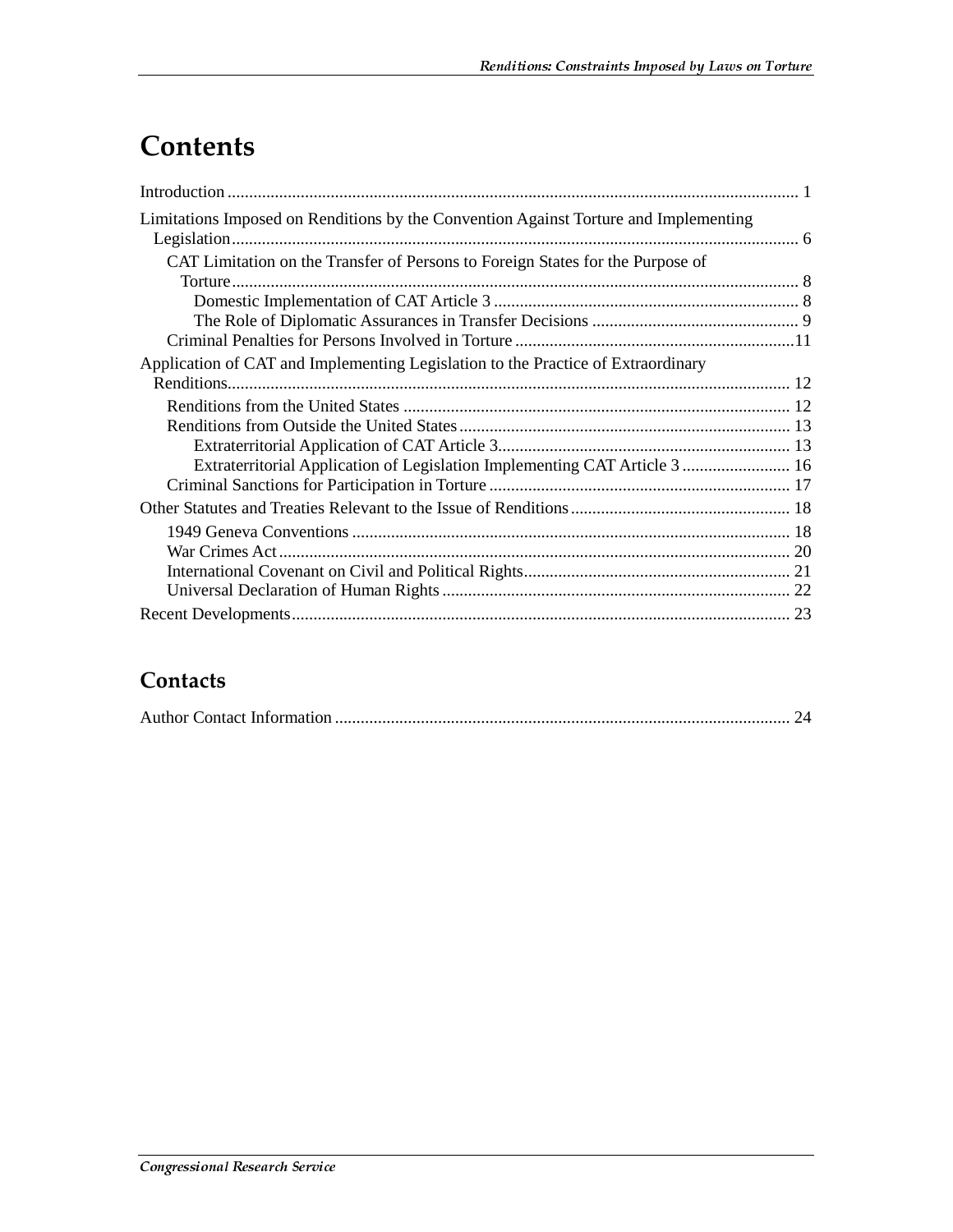## <u>Introduction</u>

 $\overline{a}$ 

Persons suspected of terrorist or criminal activity may be transferred from one State (i.e., country) to another to answer charges against them.<sup>1</sup> The surrender of a fugitive from one State to another is generally referred to as *rendition*.<sup>2</sup> A distinct form of rendition is *extradition*, by which one State surrenders a person within its territorial jurisdiction to a requesting State via a formal legal process, typically established by treaty between the countries.<sup>3</sup> However, renditions may be effectuated in the absence of extradition treaties, as well.<sup>4</sup> The terms "irregular rendition" and "extraordinary rendition" have been used to refer to the *extrajudicial* transfer of a person from one State to another, generally for the purpose of arrest, detention, and/or interrogation by the receiving State (for purposes of this report, the term "rendition" will be used to describe irregular renditions, and not extraditions, unless otherwise specified). Unlike in extradition cases, persons subject to this type of rendition typically have no access to the judicial system of the sending State by which they may challenge their transfer.<sup>5</sup> Sometimes persons are rendered from the territory of the rendering State itself, while other times they are seized by the rendering State in another country and immediately rendered, without ever setting foot in the territory of the rendering State.<sup>6</sup> Sometimes renditions occur with the consent of the State where the fugitive is located; $\overline{7}$  other times, they do not.<sup>8</sup>

<sup>&</sup>lt;sup>1</sup> The surrender of persons to a requesting State to answer criminal charges was originally guided by principles of comity and reciprocity. Beginning in the late eighteenth century, the surrender of persons to a requesting State to answer charges increasingly became governed by formal extradition treaties between States (though the practice of extradition can be traced back to antiquity). For background, see CRS Report 98-958, *Extradition To and From the United States: Overview of the Law and Recent Treaties*, by Charles Doyle. In contrast to earlier practices, extradition treaties established formal procedures governing the surrender of persons from one treaty party to another, facilitating treaty parties' shared interest in punishing certain crimes while providing persons with a legal means to challenge their proposed transfer to a requesting State. By the 20<sup>th</sup> century, extradition treaties became the predominant means of permitting the transfer of persons from one State to another to answer charges against them. For background, see id. at 1-3; M. BASSIOUNI, INTERNATIONAL EXTRADITION: UNITED STATES LAW AND PRACTICE (4<sup>th</sup> ed. 2002).

 $^2$  Black's Law Dictionary 1298-99 (7<sup>th</sup> ed. 1999).

 $3$  U.S. extradition procedures for transferring a person to another State are governed by the relevant treaty with that State, as supplemented by 18 U.S.C. §§ 3181-3196. U.S. law generally prohibits the extradition of individuals from the United States in the absence of a treaty. 18 U.S.C. § 3181.

<sup>4</sup> For example, via statutory authorization, the U.S. may in the exercise of comity surrender a person to a foreign country to face criminal charges for committing a crime of violence against a U.S. national, if the offense is nonpolitical in nature and the person is not a U.S. citizen, national, or permanent resident. 18 U.S.C. § 3181(b). Courts have also recognized that an extradition may be effectuated pursuant to a statute rather than a treaty. See Ntakirutimana v. Reno, 184 F.3d 419 ( $5<sup>th</sup>$  Cir. 1999) (upholding surrender of Rwandan citizen to international tribunal, when surrender was authorized via executive agreement and implementing statute rather than treaty).

<sup>&</sup>lt;sup>5</sup> Before the United States may extradite a person to another State, an extradition hearing must be held before an authorized judge or magistrate, during which the judge or magistrate must determine whether the person's extradition would comply with the terms of the extradition treaty between the United States and the requesting State. Even if the magistrate or authorized judge finds extradition to be appropriate, a fugitive can still institute habeas corpus proceedings to obtain release from custody and thereby prevent his extradition, or the Secretary of State may decide not to authorize the extradition. See CRS Report 98-958, *Extradition To and From the United States: Overview of the Law and Recent Treaties*, by Charles Doyle, supra footnote 1. These protections do not apply in situations where an alien is being removed from the United States for immigration purposes. Nevertheless, separate procedural and humanitarian relief protections do pertain.

<sup>&</sup>lt;sup>6</sup> In 2005, Khaled El-Masri, a German citizen of Lebanese descent, filed suit against a former CIA director and other persons for their involvement in his alleged rendition from Macedonia to a detention center in Afghanistan, where he was subjected to harsh interrogation for several months on account of suspected terrorist activities. El-Masri claimed that after the CIA discovered that its suspicions of El-Masri were mistaken, it thereafter released him in Albania. Don Van Natta Jr.& Souad Mekhennet, *"*German's Claim of Kidnapping Brings Investigation of U.S. Link," *New York*  (continued...)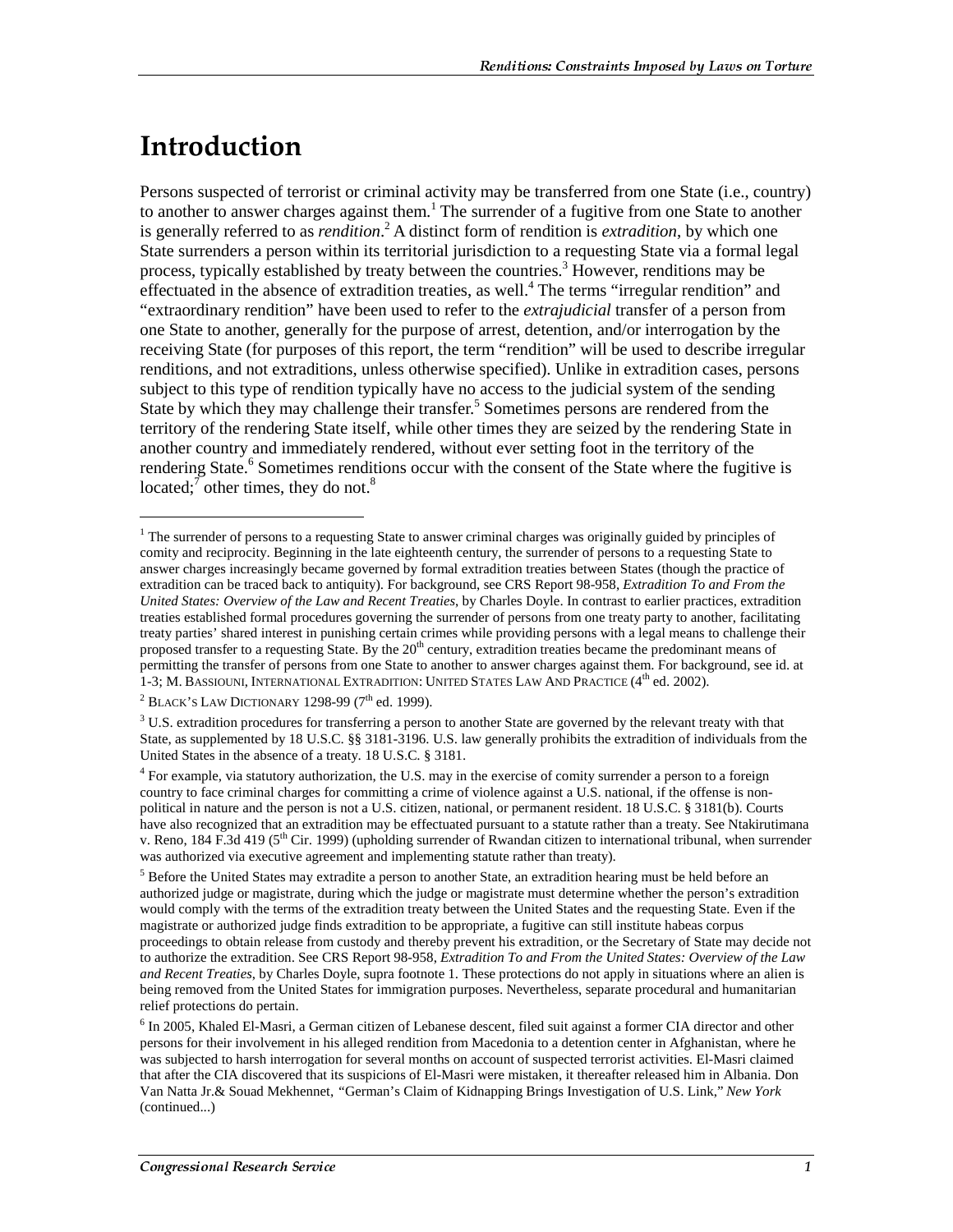Besides irregular rendition and extradition, aliens present or attempting to enter the United States may be removed to another State under U.S. immigration laws, if such aliens are either deportable or inadmissible and their removal complies with relevant statutory provisions.<sup>9</sup> Unlike in the case of rendition and extradition, the legal justification for removing an alien from the United States via deportation or denial of entry is not so that he can answer charges against him in the receiving State; rather, it is because the U.S. possesses the sovereign authority to determine which nonnationals may enter or remain within its borders, and the alien fails to fulfill the legal criteria allowing non-citizens to enter, remain in, or pass in transit through the United States. Although the deportation or exclusion of an alien under immigration laws may have the same practical effect as an irregular rendition (especially if the alien is subject to "expedited removal" under § 235 of the Immigration and Nationality Act, in which case judicial review of a removal order may

j

http://www.spiegel.de/international/germany/0,1518,558496,00.html.

<sup>9</sup> See, e.g., 8 U.S.C. §§ 1182 (providing grounds for alien inadmissibility into the United States), 1227 (describing classes of deportable aliens), 1251 (providing guidelines for removal of deportable and inadmissible aliens).

<sup>(...</sup>continued)

*Times*, January 9, 2005, at 11. The federal district court dismissed El-Masri's claim without evaluating its merits, finding that the claim could not be fairly litigated without disclosure of sensitive information protected by the state secrets privilege. El-Masri v. Tenet, 437 F.Supp.2d 530 (E.D.Va. 2006). The district court's ruling was affirmed by the Fourth Circuit Court of Appeals in 2007, and the Supreme Court subsequently denied plaintiff's petition for writ of certiorari. El-Masri v. United States, 479 F.3d 296 (4th Cir. 2007), cert. denied, 128 S.Ct. 373 (2008). In 2007, German public prosecutors issued arrest warrants for 13 CIA agents who were allegedly involved in El-Masri's rendition, but the Justice Ministry declined to request the agents' extradition from the United States. "Renditions Victim to Sue German Government," *Spiegel Online*, June 9, 2008, at

 $<sup>7</sup>$  In some instances, questions as to whether a State has consented to the rendition of a person located in its territory</sup> have been subject to controversy and investigation. In Italy, the trial of several Italian intelligence officers and 26 American intelligence operatives (being tried in absentia) for the rendition of an Islamic cleric from Italy to Egypt was suspended after the Italian government said testimony could reveal state secrets threatening Italy's national security. "CIA-Linked Kidnapping Trial on Hold," *Chicago Tribune*, December 4, 2008, at 22. In late 2006, a committee established by the European Parliament (the parliamentary body of the European Union) to investigate European governments' participation in renditions by the CIA found evidence indicating the involvement of European State agents or officials in a number of investigated renditions. Temporary Committee on the Alleged Use of European Countries by the CIA for the Transport and Illegal Detention of Prisoners, Eur. Parl., Working Doc. 7, November 16, 2006, available at http://www.europarl.europa.eu/comparl/tempcom/tdip/working\_docs/pe380593\_en.pdf at 2. The final report by the committee was issued in January 2007. Temporary Committee on the Alleged Use of European Countries by the CIA for the Transport and Illegal Detention of Prisoners, Eur. Parl., Final Report, January 30, 2007, available at http://www.europarl.europa.eu/comparl/tempcom/tdip/final\_report\_en.pdf. For additional background, see CRS Report RL33643, *Undisclosed U.S. Detention Sites Overseas: Background and Legal Issues*, by Jennifer K. Elsea and Julie Kim.

 $8$  In 1980, the Department of Justice's Office of Legal Counsel issued an opinion that irregular renditions absent the consent of the State where the fugitives are seized would violate customary international law because they would be an invasion of sovereignty for one country to carry out law enforcement activities in another without that country's consent. *Extraterritorial Apprehension by the Federal Bureau of Investigation*, 4B. OP. OFF. LEGAL COUNSEL 543 (1980). Additionally, Article 2(4) of the U.N. Charter prohibits Member States from violating the sovereignty of another State. In 1989, the Office of Legal Counsel constrained the 1980 opinion, though not on the grounds that such renditions are consistent with customary international law. *Authority of the Federal Bureau of Investigation to Override International Law in Extraterritorial Law Activities*, 13 OP. OFF. LEGAL COUNSEL 163 (1989) (finding that extraterritorial law enforcement activities authorized by domestic law are not barred even if they contravene unexecuted treaties or treaty provisions, such as Article 2(4) of the United Nations Charter, as well as customary international law). Further, while upholding court jurisdiction over a Mexican national brought to the United States via rendition, despite opposition from the Mexican government, the Supreme Court nevertheless noted that such renditions were potentially "a violation of general international law principles." United States v. Alvarez-Machain, 505 U.S. 655, 669 (1992). In a related case twelve years later, however, the Court held that any such principle—at least as it related to the rights of the rendered individual—did not "rest on a norm of international character accepted by the civilized world and defined with a specificity comparable to the features of the 18<sup>th</sup> century paradigms." Sosa v. Alvarez-Machain, 124 S.Ct. 2739, 2761-62 (2004).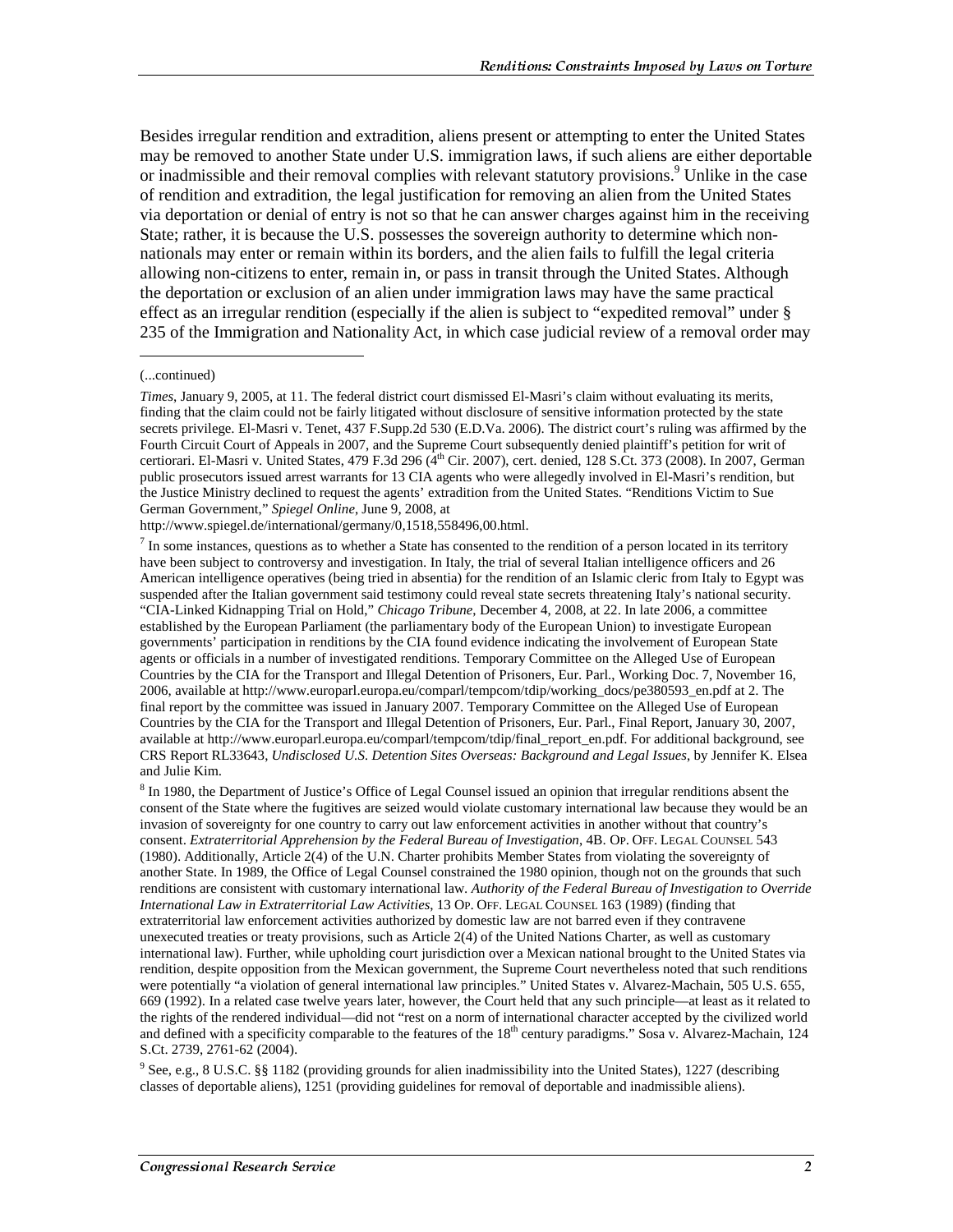be very limited), this practice is arguably distinct from the historical understanding of what constitutes a rendition.<sup>10</sup> Nonetheless, the term "extraordinary rendition" has occasionally been used by some commentators to describe the transfer of aliens suspected of terrorist activity to third countries for the purposes of detention and interrogation, even though the transfer was conducted pursuant to immigration procedures.<sup>11</sup>

Over the years, several persons have reportedly been rendered into the United States by U.S. authorities, often with the cooperation of the States where such persons were seized, to answer criminal charges, including charges related to terrorist activity.<sup>12</sup> Besides receiving persons through rendition, the United States has also rendered persons to other countries over the years, via the Central Intelligence Agency (CIA) and various law enforcement agencies.<sup>13</sup>

There have been no widely-reported cases of persons being rendered *from the interior* of the United States, perhaps due to the constitutional and statutory limitations upon the summary transfer of persons from U.S. territory.<sup>14</sup> There have been cases where non-U.S. citizens were allegedly "rendered" at U.S. ports of entry but had yet to legally enter/be admitted into the United States. However, these "renditions" appear to have been conducted pursuant to immigration removal procedures.<sup>15</sup> Noncitizens arriving at ports of entry have no recognized constitutional

<sup>12</sup> See generally State Department, Office of the Coordinator of Counterterrorism, *Patterns of Global Terrorism*, *Appendix D: Extraditions and Renditions of Terrorists to the United States*, 1993-2001 (May 21, 2002), available at http://www.state.gov/s/ct/rls/pgtrpt/2001/html/10256.htm. See also State Department, Bureau for International Narcotics and Law Enforcement Affairs International Narcotics Control Strategy Report, 2005: Southeast Asia (March 2005), available at http://www.state.gov/g/inl/rls/nrcrpt/2005/vol1/html/42367.htm (mentioning Vietnam and Cambodia as countries that have permitted the rendition of persons to the United States to answer drug charges).

<sup>15</sup> See supra footnote 11.

<sup>&</sup>lt;sup>10</sup> See BASSIOUNI, supra footnote 1, at 183-248 (discussing deportation and exclusion as an alternative to extradition).

<sup>&</sup>lt;sup>11</sup> Perhaps the most notable case of alleged rendition involved Maher Arar, a dual citizen of Canada and Syria. Mr. Arar filed suit in January 2004 against certain U.S. officials that he claims were responsible for rendering him to Syria, where he was allegedly tortured and interrogated for suspected terrorist activities with the acquiescence of the United States. Arar was allegedly first detained by U.S. officials while waiting in New York's John F. Kennedy International Airport for a connecting flight to Canada after previously flying from Tunisia. According to U.S. officials, Mr. Arar's removal to Syria was done pursuant to § 235(c) of the Immigration and Nationality Act, which authorizes the "expedited removal" of arriving aliens suspected of terrorist activity. U.S. Department of State, U.S. Views Concerning Syrian Release of Mr. Maher Arar, October 6, 2003, available at http://www.state.gov/r/pa/prs/ps/2003/24965.htm; see also 8 U.S.C. § 1225(c). On February 16, 2006, the U.S. District Court for the Eastern District of New York dismissed Arar's civil case on a number of grounds, including that certain claims raised against U.S. officials implicated national security and foreign policy considerations, and assessing the propriety of those considerations was most appropriately reserved to Congress and the executive branch. Arar v. Ashcroft, 414 F.Supp.2d 250 (E.D.N.Y. 2006). The district court's dismissal was upheld by a three-judge panel of the Court of Appeals for the Second Circuit on June 30, 2008. Arar v. Ashcroft, 532 F.3d 157 (2nd Cir. 2008). A rehearing *en banc* was granted on August 12, 2008, but a ruling has yet to be issued.The Canadian government established a commission to investigate Canada's involvement in Arar's arrest and transfer to Syria. The final report of the Arar Commission, released in September 2006, concluded that Arar had not been a security threat to Canada, but Canadian officials provided U.S. authorities with inaccurate information regarding Arar that may have led to his transfer to Syria. Arar Commission, Factual Inquiry, at http://www.ararcommission.ca/eng/26.htm. See also, Department of Homeland Security, OIG-08-18, Office of Inspector General, The Removal of a Canadian Citizen to Syria (Unclassified Summary), March 2008.

<sup>&</sup>lt;sup>13</sup> For a historical discussion of U.S. policy and practice regarding rendition, see William G. Weaver & Robert M. Pallitto, "The Law: 'Extraordinary Rendition' and Presidential Fiat, *36* PRESIDENTIAL STUD. Q. 102 (2006).

<sup>14</sup>*See,e.g.,* 18 U.S.C. § 3181 (generally prohibiting extradition of U.S. citizens and legal permanent residents in the absence of a treaty); Valentine v. United States ex rel. Neidecker, 299 U.S. 5 (1936) (holding that Executive may not extradite U.S. citizen unless granted legal authority to do so); Yamata v. Fischer, 189 U.S. 86, 100-101 (deportation proceedings must reflect procedural due process requirements).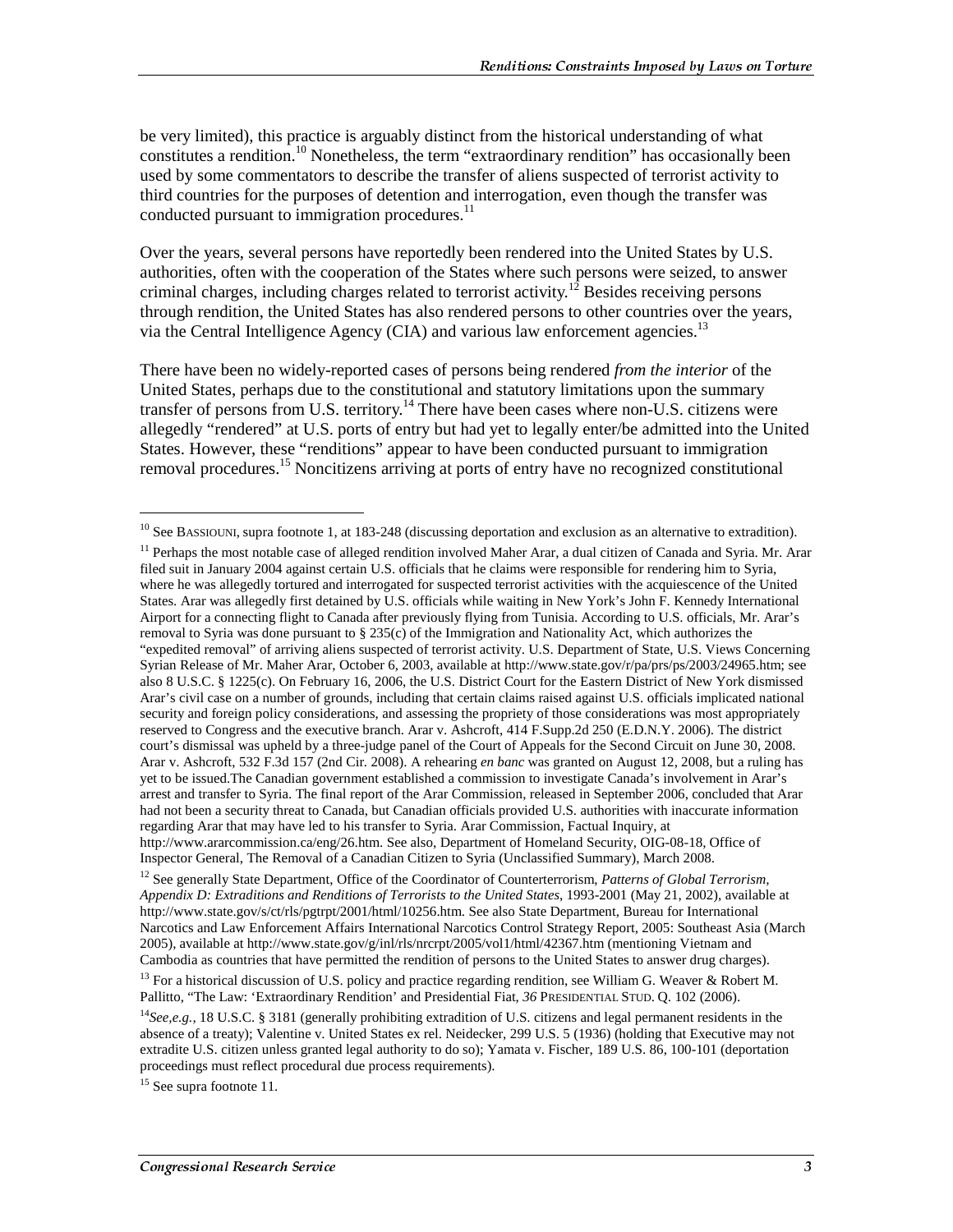rights with regard to their admission into the United States,  $^{16}$  and federal immigration law provides arriving aliens with fewer procedural protections against their removal than aliens residing in the United States.<sup>17</sup>

Instead, it appears that renditions by the U.S. to third countries have involved non-citizens seized outside U.S. territory. The Supreme Court has found that the Constitution protects U.S. citizens abroad from actions taken against them by the federal government,<sup>18</sup> and this would generally appear to limit the summary transfer of such persons to the custody of foreign governments.<sup>19</sup> In contrast, noncitizens who have not entered the United States have historically been recognized as receiving few, if any, constitutional protections<sup>20</sup> (though noncitizens in foreign territory under the *de facto* control of the United States, such as Guantanamo Bay, Cuba, may be owed greater protections than other noncitizens abroad). $^{21}$ 

Reportedly, the rendition of terrorist suspects to other countries was authorized by President Ronald Reagan in 1986 and has been part of U.S. counterterrorism efforts at least since the late 1990s.22 In testimony before the House Foreign Affairs Committee in April 2007, former CIA official Michael F. Scheuer claimed authorship of the CIA's rendition program and stated that it originally began in mid-1995. The initial goals of the rendition program, according to Scheuer,

<sup>&</sup>lt;sup>16</sup> See, e.g., United States ex rel. Knauff v. Shaughnessy, 338 U.S. 537, 542, (1950) ("At the outset we wish to point out that an alien who seeks admission to this country may not do so under any claim of right."); Nishimura Ekiu v. United States, 142 U.S. 651, 659-660 (1892) ("It is an accepted maxim of international law that every sovereign nation has the power, as inherent in sovereignty, and essential to self-preservation, to forbid the entrance of foreigners within its dominions, or to admit them only in such cases and upon such conditions as it may see fit to prescribe.").

<sup>&</sup>lt;sup>17</sup> Arriving aliens who are deemed inadmissible may be subject to "expedited removal," a more streamlined removal process than that applicable to aliens who have been admitted into the United States. 8 U.S.C. § 1225.

<sup>&</sup>lt;sup>18</sup> See, e.g., Reid v. Covert, 354 U.S. 1, 6 (1957) ("When the Government reaches out to punish a citizen who is abroad, the shield which the Bill of Rights and other parts of the Constitution provide to protect his life and liberty should not be stripped away just because he happens to be in another land.").

<sup>&</sup>lt;sup>19</sup> See *Valentine*, 299 U.S. at 9 (1936) (stating that there is "no executive prerogative to dispose of the liberty of the individual ... There is no executive discretion to surrender him to a foreign government, unless that discretion is granted by law."). In limited circumstances, the involuntary transfer of a U.S. citizen to a foreign government may occur in the absence of an authorizing statute or treaty, in cases "involving the transfer to a sovereign's authority of an individual captured and already detained [by the U.S.] in that sovereign's territory." *Munaf v. Geren*, 553 U.S. \_\_, 128 S.Ct. 2207, 2227 (2008), In *Munaf*, the Supreme Court found that while the federal *habeas corpus* statute gives U.S. courts jurisdiction over petitions filed on behalf of U.S. citizens held by U.S. authorities in foreign territory, courts may not exercise *habeas* jurisdiction to enjoin the surrender of such persons to the foreign territory's sovereign for criminal prosecution.

<sup>&</sup>lt;sup>20</sup> See, e.g., Verdugo-Urquidez v. United States, 494 U.S. 259, 270-71 (1990) ("aliens receive constitutional protections when they have come within the territory of the United States and developed substantial connections with the country").

<sup>&</sup>lt;sup>21</sup> In the 2008 case of *Boumediene v. Bush*, 553 U.S. <sub>\_\_</sub>, 128 S.Ct. 2229, the Supreme Court held that the constitutional writ of *habeas corpus* extended to non-citizen detainees held at Guantanamo, in significant part because Guantanamo, while not technically part of the United States, was nonetheless subject to its complete control. The Court's opinion did not address the extent to which other constitutional protections extended to Guantanamo detainees, and it suggested that noncitizens held by the United States in foreign territories where U.S. control was less absolute than Guantanamo would be afforded lesser protections. See *id.* at 2262 (noting that the Court had never before found that the noncitizens detained in another country's territory have any rights under the U.S. Constitution, but concluding that the case before it "lack[ed] any precise historical parallel"). Notably, the Court did not overrule its decision in *Johnson v. Eisentrager*, 339 U.S. 763 (1950), where it held that the constitutional writ of *habeas* did not extend to enemy aliens held in postwar Germany. Instead, the Court distinguished the two cases, and noted that unlike the petitioners in *Eisentrager*, the Guantanamo detainees denied they were enemy combatants and the government's control over post-WWII German territory was not nearly as complete as its control over Guantanamo. *Boumediene*, 128 S. Ct. at 2259-2260.

<sup>22</sup> See Dana Priest, "CIA's Assurances On Transferred Suspects Doubted," *Washington Post*, March 17, 2005, p. A1.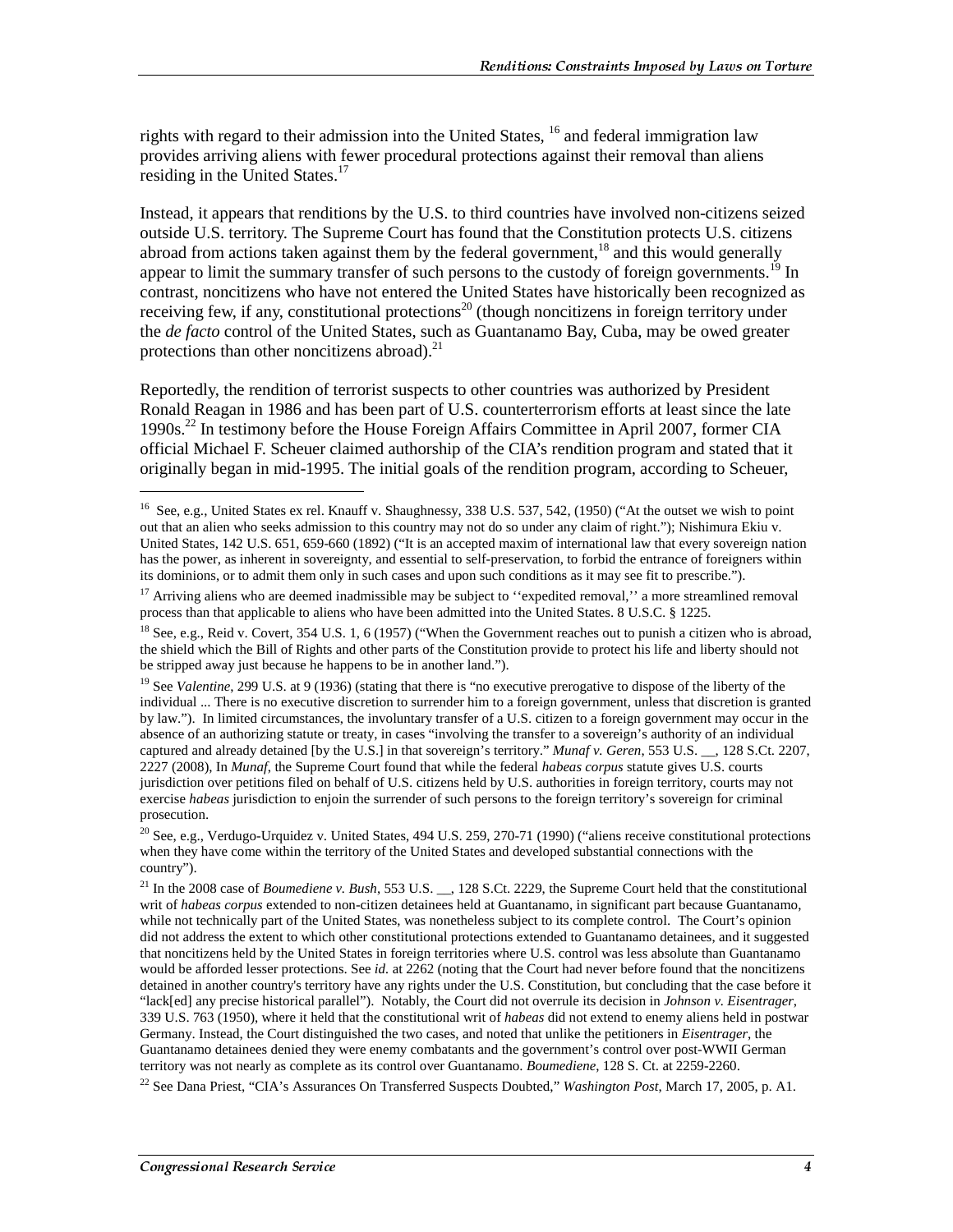were to ensure the detention of Al Qaeda members posing a threat to U.S. security and to seize any documents in their possession.<sup>23</sup> However,

[a]fter 9/11, and under President Bush, rendered al-Qaeda operatives have most often been kept in U.S. custody. The goals of the program remained the same, although ... Mr. Bush's national security team wanted to use U.S. officers to interrogate captured al-Qaeda fighters.<sup>24</sup>

In a 2002 written statement to the Joint Committee Inquiry into Terrorist Attacks Against the United States, then-CIA Director George Tenet reported that even prior to the 9/11 terrorist attacks, the "CIA (in many cases with the FBI) had rendered 70 terrorists to justice around the world."25 The *New York Times* has reported that following the 9/11 attacks, President Bush issued a still-classified directive that broadened the CIA's authority to render terrorist suspects to other States.<sup>26</sup> Although there are some reported estimates that the United States has rendered more than 100 individuals following  $9/11$ ,<sup>27</sup> the actual number is not a matter of the public record.

Controversy has arisen over the United States allegedly rendering suspected terrorists to States known to practice torture for the purpose of arrest, detention, and/or harsh interrogation.<sup>28</sup> Critics charge that the United States has rendered persons to such States so that they will be subjected to harsh interrogation techniques prohibited in the United States, including torture. The Bush Administration did not dispute charges that U.S. authorities rendered persons to foreign States believed to practice torture, but denied rendering persons for the purpose of torture.<sup>29</sup> Answering a question regarding renditions in a March 16, 2005 press conference, President Bush stated that prior to transferring persons to other States, the United States received "promise[s] that they won't be tortured ... This country does not believe in torture."<sup>30</sup> In testimony before the Senate Armed Services Committee in 2005, acting CIA Director Porter Goss stated that in his belief, "we have more safeguards and more oversight in place [over renditions] than we did before" 9/11.<sup>31</sup> Secretary of State Condoleezza Rice stated that "the United States has not transported anyone,

<sup>&</sup>lt;sup>23</sup> Statement of Michael F. Scheuer, Former Chief, Bin Laden Unit, Central Intelligence Agency, House For. Affairs Comm. (April 17, 2007), Hearing, *Extraordinary Rendition in U.S. Counterterrorism Policy: The Impact on Transatlantic Relations*, available at http://foreignaffairs.house.gov/110/sch041707.htm.

<sup>24</sup> *Id.*

<sup>&</sup>lt;sup>25</sup> Statement of Director of Central Intelligence George Tenet, Joint Committee Inquiry into Terrorist Attacks Against the United States (October 17, 2002), available online at. https://www.cia.gov/news-information/speechestestimony/2002/dci\_testimony\_10172002.html.

<sup>26</sup> Douglas Jehl and David Johnston, "Rule Change Lets CIA Freely Send Suspects Abroad to Jails," *N.Y. Times*, March 6, 2005.

<sup>27</sup> See Priest, supra footnote 22.

<sup>28</sup> See generally Jane Mayer, "Outsourcing Torture," *New Yorker*, February 14, 2005, p. 106.

<sup>29</sup> See, e.g., R. Jeffrey Smith, "Gonzales Defends Transfer of Detainees," *Washington Post*, March 8, 2005, p. A3 (quoting Attorney General Gonzales as stating that it is not U.S. policy to send persons "to countries where we believe or we know that they're going to be tortured").

<sup>&</sup>lt;sup>30</sup> White House, Office of the Press Secretary, President's Press Conference, March 16, 2005, available at http://www.whitehouse.gov/news/releases/2005/03/20050316-3.html. This position was reiterated by President Bush in another press conference the following month. White House, Office of the Press Secretary, President's Press Conference, April 28, 2005, available at http://www.whitehouse.gov/news/releases/2005/04/20050428-9.html (remarking that the United States "operate[s] within the law and we send people to countries where they say they're not going to torture the people").

<sup>31 &</sup>quot;McCain, Dems Press Goss On Torture Allegations," *Congressional Daily*, March 18, 2005.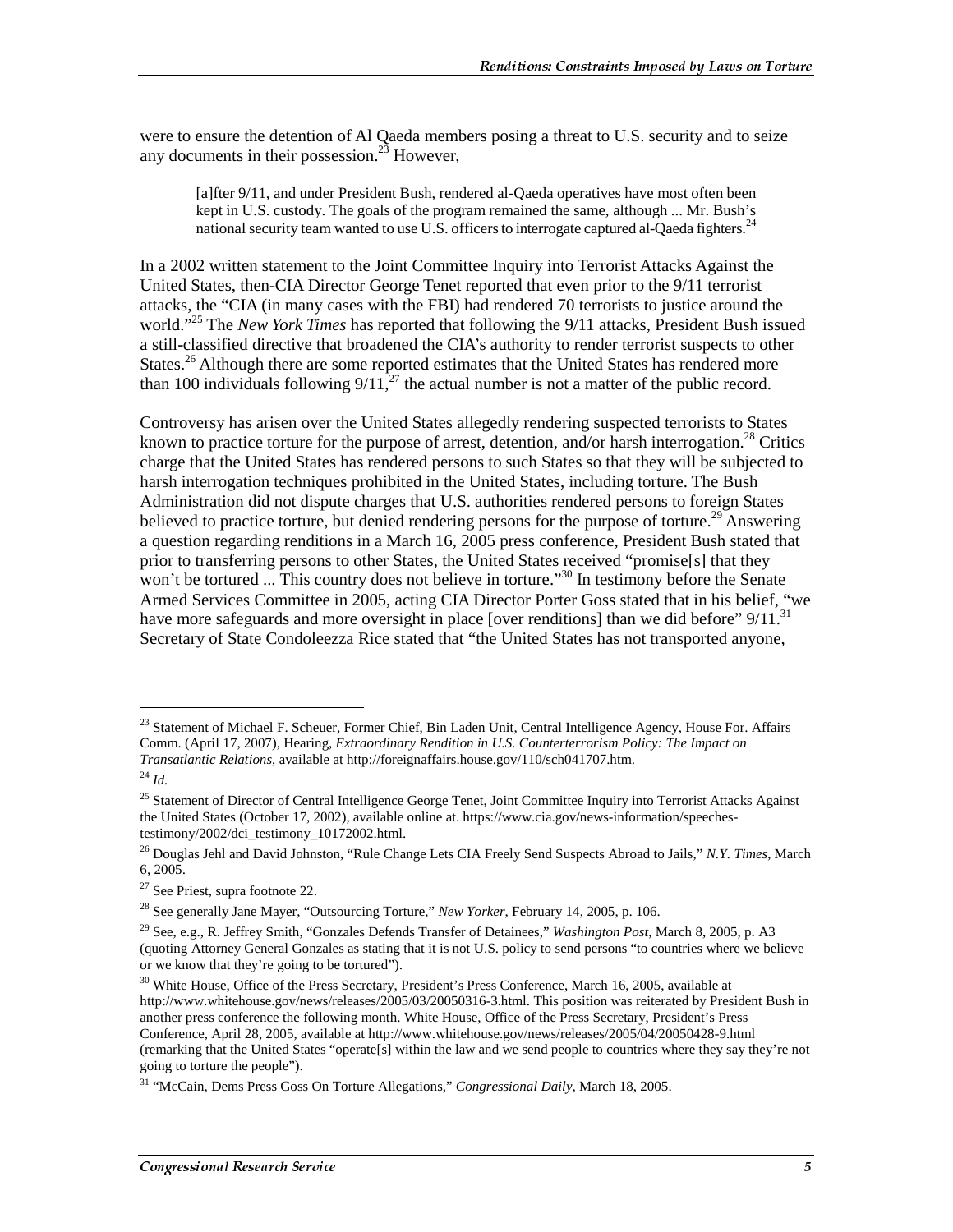and will not transport anyone, to a country when we believe he will be tortured. Where appropriate, the United States seeks assurances that transferred persons will not be tortured."<sup>32</sup>

Little publicly available information from government sources exists regarding the nature and frequency of U.S. renditions to countries believed to practice torture, or the nature of any assurances obtained from them before rendering persons to them. To what extent U.S. agencies have legal authority to engage in renditions remains unclear. The only provision within the United States Code appearing to expressly permit an agency's participation in a rendition is 10 U.S.C. §  $374(b)(1)(D)$ , as amended in 1998, which permits the Department of Defense (DOD), upon request from the head of a federal law enforcement agency, to make DOD personnel available to operate equipment with respect to "a rendition of a suspected terrorist from a foreign country to the United States to stand trial."33 On the other hand, given that the United States has participated in renditions, there would appear to be legal limits on the practice, especially with regard to torture. This report describes the most relevant legal guidelines limiting the transfer of persons to foreign States where they may face torture, as well as recent legislation seeking to limit the rendition of persons to countries believed to practice torture.

## **Limitations Imposed on Renditions by the Convention Against Torture and Implementing** Legislation

The U.N. Convention against Torture and Other Cruel, Inhuman, or Degrading Treatment or Punishment  $(CAT)^{34}$  and U.S. domestic implementing legislation impose the primary legal restrictions on the transfer of persons to countries where they would face torture. CAT requires signatory parties to take measures to end torture within territories under their jurisdiction, and it prohibits the transfer of persons to countries where there is a substantial likelihood that they will be tortured.<sup>35</sup> Torture is a distinct form of persecution, and is defined for purposes of CAT as "*severe* pain or suffering ... intentionally inflicted on a person" under the color of law.<sup>36</sup> Accordingly, many forms of persecution—including certain harsh interrogation techniques that would be considered cruel and unusual under the U.S. Constitution—do not necessarily constitute torture, which is an extreme and particular form of mistreatment.<sup>37</sup>

<sup>&</sup>lt;sup>32</sup> Remarks of Secretary of State Condoleezza Rice Upon Her Departure for Europe, December 5, 2005, online at http://usinfo.state.gov/is/Archive/2005/Dec/05-978451.html [hereinafter "Rice Statement"].

<sup>&</sup>lt;sup>33</sup> 10 U.S.C. § 374(b)(1)(D), added by Omnibus Consolidated and Emergency Supplemental Appropriations Act, 1999, P.L. 105-277, Div. B, Title II, § 201(2) (1998). Though U.S. law expressly permits the surrender of certain fugitives to face criminal charges in the requesting State in the absence of an extradition treaty , such persons (at least if found in the United States) are provided with certain procedural protections under statute and the Constitution. *See* 18 U.S.C. §§ 3181-3196; In re Kaine, 55 U.S. 103, 113 (1852) ("an extradition without an unbiased hearing before an independent judiciary [is] highly dangerous to liberty, and ought never to be allowed in this country").

<sup>&</sup>lt;sup>34</sup> Convention Against Torture and Other Cruel, Inhuman or Degrading Treatment or Punishment (CAT), G.A. Res. 39/46, Annex, 39 U.N. GAOR Supp. No. 51, U.N. Doc. A/39/51 (1984).

 $35$  Id., art. 2(1).

<sup>36</sup> Id., art. 1 (emphasis added).

<sup>37</sup> For further background on the applicability of CAT to interrogation techniques, see CRS Report RL32438, *U.N. Convention Against Torture (CAT): Overview and Application to Interrogation Techniques*, by Michael John Garcia.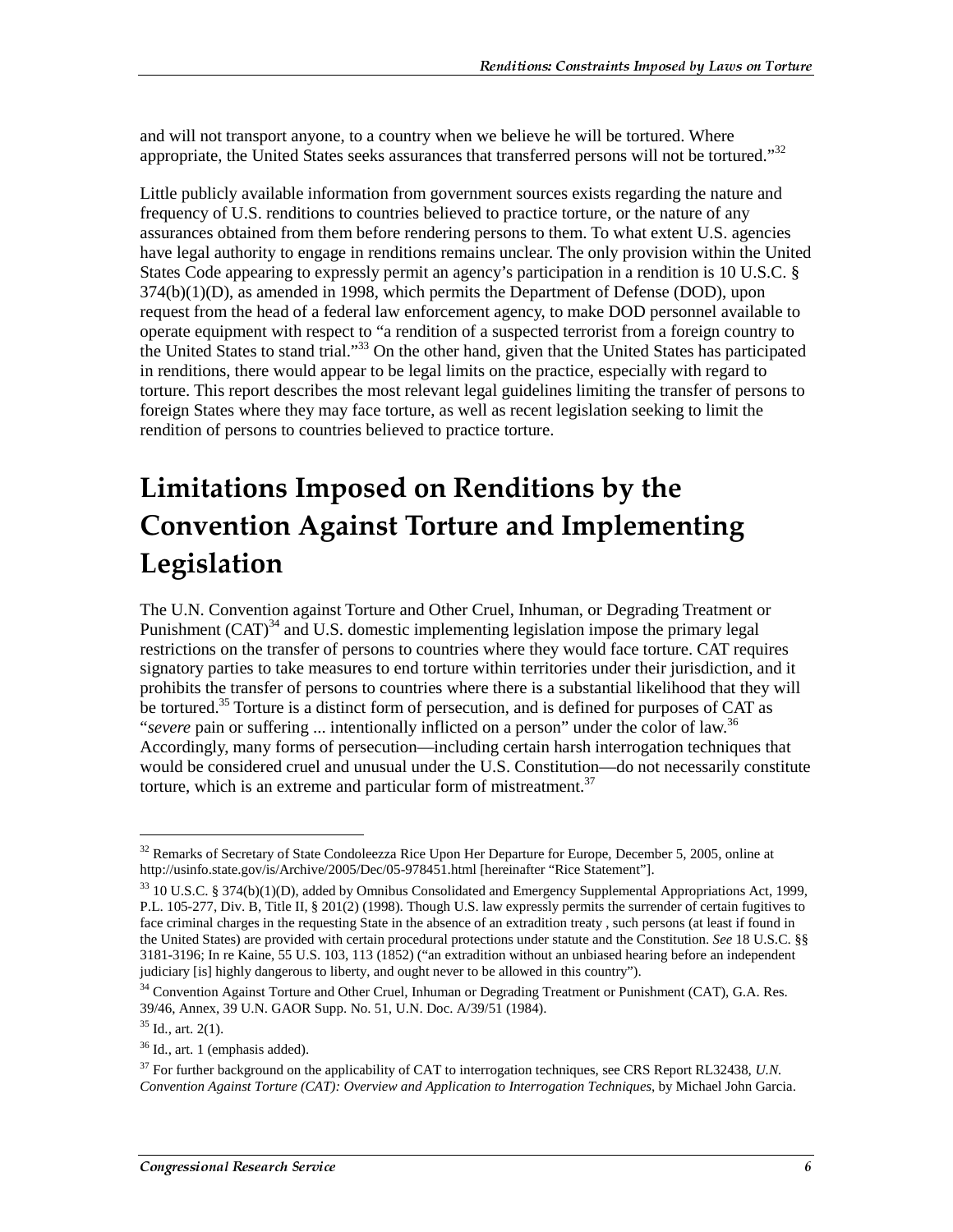CAT also obligates parties to take measures to prevent "other acts of cruel, inhuman or degrading treatment or punishment which do not amount to torture," but this obligation only extends to acts occurring within a State Party's territorial jurisdiction.<sup>38</sup> CAT also established the Committee against Torture, a monitoring body which has declaratory but non-binding authority concerning interpretation of the Convention.<sup>39</sup> State parties are required to submit periodic reports to the Committee concerning their compliance with CAT.<sup>40</sup>

The United States ratified CAT in 1994, subject to certain declarations, reservations, and understandings, including that the Convention was not self-executing and therefore required domestic implementing legislation to take effect. $41$ 

The express language of CAT Article 2 allows for no circumstances or emergencies where torture could be permitted by Convention parties.<sup>42</sup> On the other hand, a number of CAT provisions limiting the acts of Convention parties does not use language coextensive as that contained in CAT Article 2. The following paragraphs describe the relevant provisions of CAT and implementing statutes and regulations that restrict the rendition of persons to countries when there is a substantial likelihood that such persons will be tortured. As will be discussed below, while CAT imposes an absolute prohibition on the use of torture by Convention parties, the plain language of certain CAT provisions may nevertheless permit parties in limited circumstances to transfer persons to countries where they would likely face torture, though such an interpretation arguably conflicts with the intent of the treaty.

<sup>&</sup>lt;sup>38</sup> CAT art. 16(1).

<sup>39</sup> See id., arts. 17-24.

<sup>40</sup> Id., art. 19(1).

 $41$  It could be argued that despite its declaration that CAT was not self-executing and required implementing legislation to take effect, such legislation was actually unnecessary in the case of certain CAT provisions, including those related to the removal of persons to countries where they would likely face torture. However, U.S. courts hearing cases concerning the removal of aliens have regularly interpreted CAT provisions prohibiting alien removal to countries where an alien would likely face torture to be non-self executing and judicially unenforceable, except to the extent permitted under domestic implementing legislation. See, e.g., Castellano-Chacon v. INS, 341 F.3d 533 (6<sup>th</sup> Cir. 2003) (applicant for withholding of removal could not invoke CAT directly, but could rely upon implementing regulations); Akhtar v. Reno, 123 F.Supp.2d 191 (S.D.N.Y. 2000) (rejecting challenge made by criminal alien to removal pursuant to CAT, and stating that "[g]iven the apparent intent of the United States that the Convention not be self-executing, this Court joins the numerous other courts that have concluded that the Convention is not self-executing").

 $42$  CAT Article 2(2) declares that "[n]o exceptional circumstances whatsoever, whether a state of war or a threat of war, internal political instability or any other public emergency, may be invoked as a justification of torture." According to the State Department's analysis of CAT, which was included in President Reagan's transmittal of the Convention to the Senate for its advice and consent, this explicit prohibition of all torture, regardless of the circumstances, was viewed by the drafters of CAT as "necessary if the Convention is to have significant effect, as public emergencies are commonly invoked as a source of extraordinary powers or as a justification for limiting fundamental rights and freedoms." President's Message to Congress Transmitting the Convention Against Torture and Other Cruel, Inhuman, or Degrading Treatment or Punishment, Summary and Analysis of the Convention Against Torture and Other Cruel, Inhuman, or Degrading Treatment or Punishment, May 23, 1988, S. Treaty Doc. No. 100-20 at 5, reprinted in 13857 U.S. Cong. Serial Set. [hereinafter "State Dept. Summary"].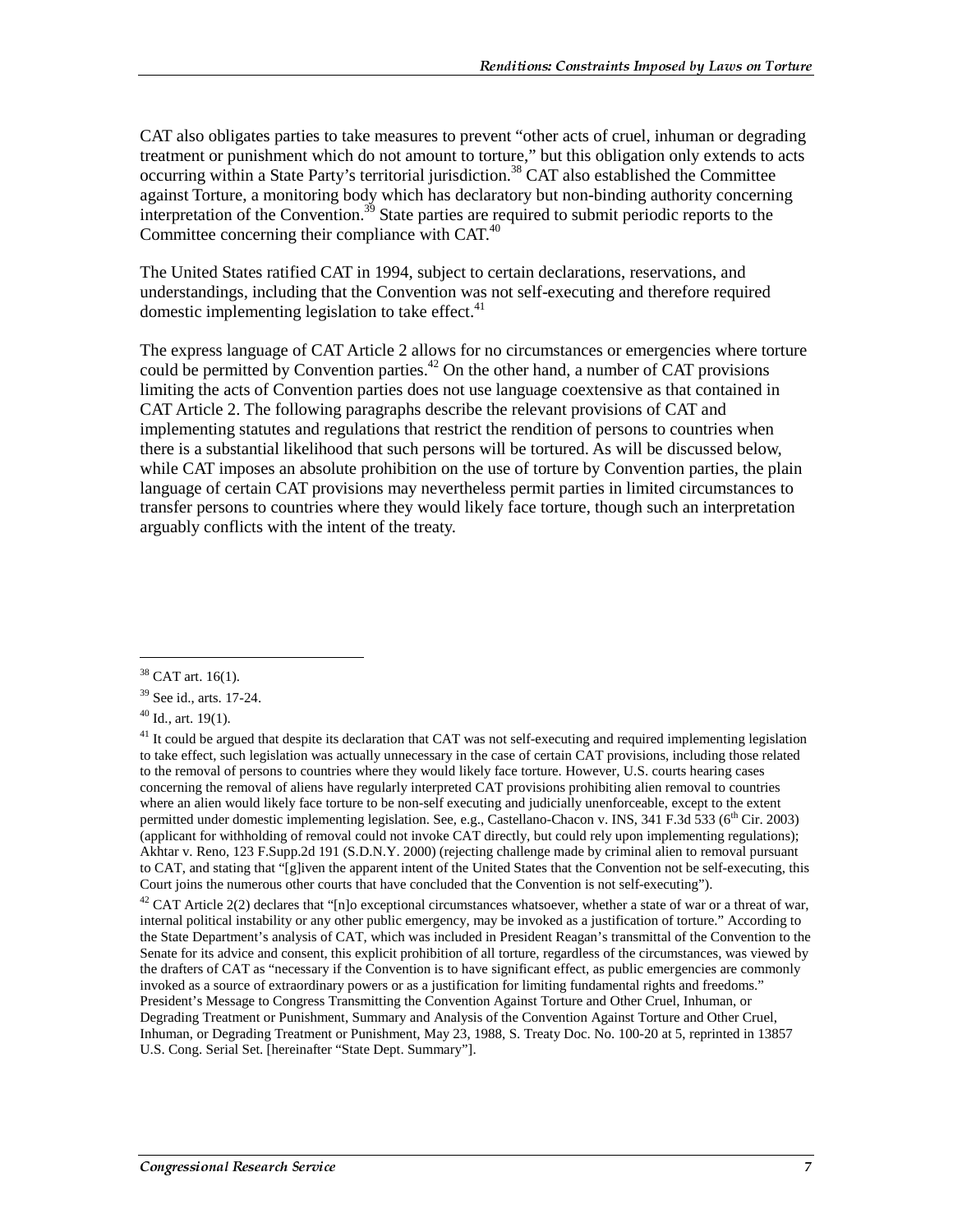### CAT Limitation on the Transfer of Persons to Foreign States for the Purpose of Torture $^{\rm 43}$

CAT Article 3 provides that no State Party "shall expel, return ('refouler') or extradite a person to another State where there are substantial grounds for believing that he would be in danger of being subjected to torture." The U.S. ratification of CAT was contingent on its understanding that this requirement refers to situations where it would be "more likely than not" that a person would be tortured if removed to a particular country, a standard commonly used by U.S. courts when determining whether to withhold an alien's removal for fear of persecution.<sup>44</sup>

It is important to note that CAT does *not* prohibit a State from transferring a person to another State where he or she would likely be subjected to harsh treatment that, while it would be considered cruel and unusual under the standards of the U.S. Constitution, would nevertheless not be severe enough to constitute "torture."<sup>45</sup>

#### **Domestic Implementation of CAT Article 3**

The Foreign Affairs Reform and Restructuring Act of 1998 (FARRA) implemented U.S. obligations under CAT Article 3.46 Section 2242 of the act announced the U.S. policy "not to expel, extradite, or otherwise effect the involuntary return of any person to a country in which there are substantial grounds for believing the person would be in danger of being subjected to torture, *regardless of whether the person is physically present in the United States*."47 The act further required all relevant federal agencies to adopt appropriate regulations to implement this policy.<sup>48</sup>

In doing so, however, Congress opened the door for administrative action limiting CAT protection by requiring that, "to the maximum extent consistent" with Convention obligations, regulations adopted to implement CAT Article 3 exclude from their protection those aliens described in §

<sup>43</sup> For additional information, see CRS Report RL32276, *The U.N. Convention Against Torture: Overview of U.S. Implementation Policy Concerning the Removal of Aliens*, by Michael John Garcia.

<sup>44</sup> Sen. Exec. Rpt. 101-30, Resolution of Advice and Consent to Ratification, (1990) at II.(2). See generally INS v. Stevic, 467 U.S. 407, 429-30 (1984). This standard is in contrast to the lower standard for determining whether an alien is eligible for consideration for asylum based on a "well-founded fear of persecution" if transferred to a particular country. To demonstrate a "well-founded" fear, an alien only needs to prove that the fear is reasonable, not that it is based on a clear probability of persecution. See INS v. Cardoza-Fonseca, 480 U.S. 421 (1987).

<sup>&</sup>lt;sup>45</sup> According to the State Department's analysis of CAT, the Convention's definition of torture was intended to be interpreted in a "relatively limited fashion, corresponding to the common understanding of torture as an extreme practice which is universally condemned." State Dept. Summary, supra footnote 42, p. 3. For example, the State Department suggested that rough treatment falling into the category of police brutality, "while deplorable, does not amount to 'torture'" for purposes of the Convention, which is "usually reserved for extreme, deliberate, and unusually cruel practices ... [such as] sustained systematic beating, application of electric currents to sensitive parts of the body, and tying up or hanging in positions that cause extreme pain." Id., p. 4 (presumably, police brutality of extreme severity could rise to the level of "torture"). This understanding of torture as a particularly severe form of cruel treatment is made explicit by CAT Article 16, which obligates Convention parties to "prevent in any territory under [their] jurisdiction other acts of cruel, inhuman, or degrading treatment or punishment which do not amount to acts of torture," thereby indicating that not all forms of inhumane treatment constitute torture.

<sup>46</sup> P.L. 105-277 at § 2242(a)-(b).

<sup>&</sup>lt;sup>47</sup> Id., at § 2242(a) (emphasis added).

 $48$  Id., at  $8$  2242(b).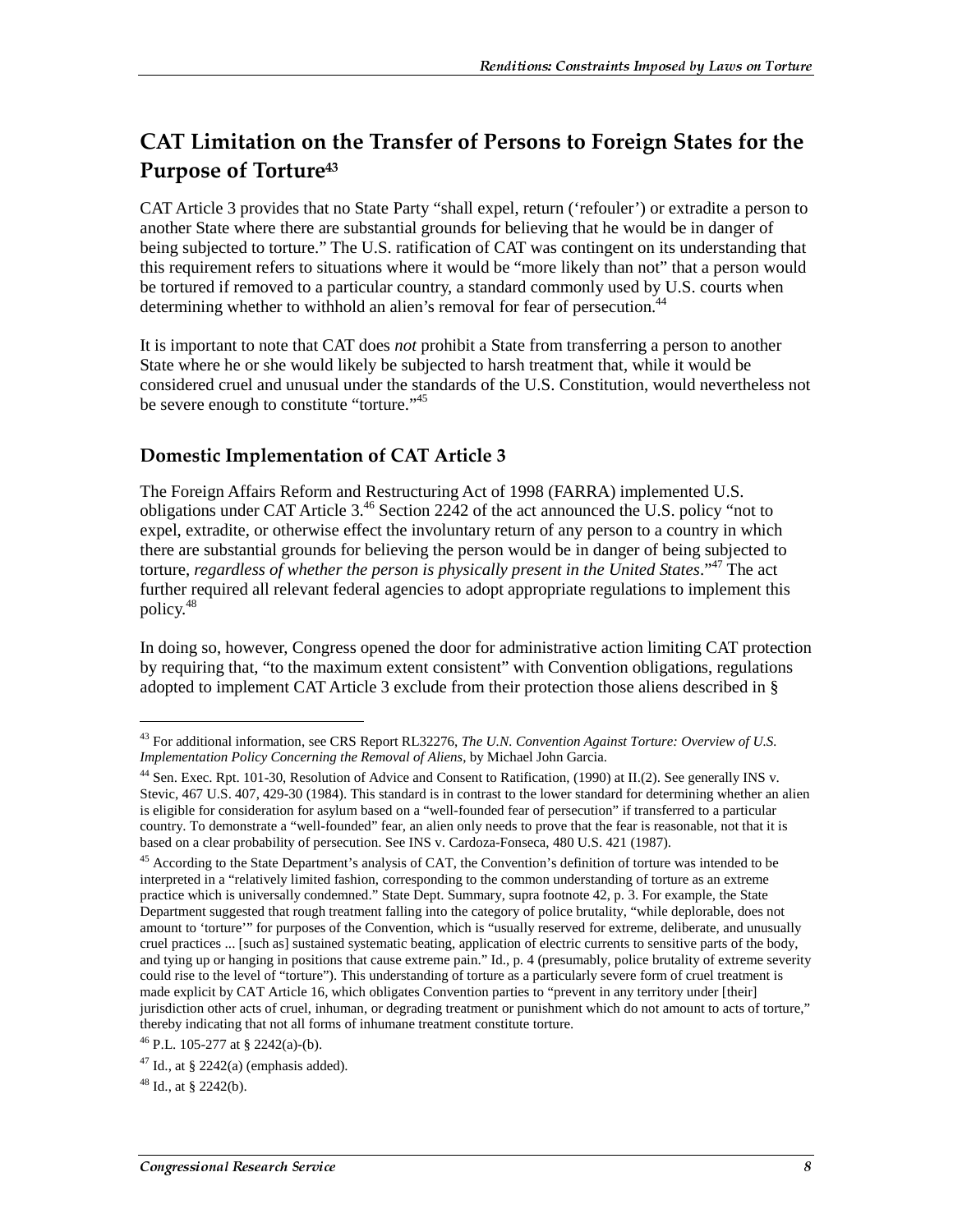241(b)(3)(B) of the Immigration and Nationality Act (INA).<sup>49</sup> INA § 241(b)(3)(B) acts as an exception to the general U.S. prohibition on the removal of aliens to countries where they would face *persecution* (which may or may not include actions constituting torture). An alien may be removed despite the prospect of likely persecution if the alien:

- assisted in Nazi persecution or engaged in genocide;
- ordered, incited, assisted, or otherwise participated in the persecution of an individual because of the individual's race, religion, nationality, membership in a particular social group, or political opinion;
- having been convicted of a particularly serious crime, is a danger to the community of the United States;
- is strongly suspected to have committed a serious nonpolitical crime outside the United States prior to arrival; $50$  or
- is believed, on the basis of reasonable grounds, to be a danger to the security of the United States.

Thus far, however, U.S. regulations concerning the *removal* of aliens and *extradition* of fugitives have prohibited the removal of *all* persons to States where they would more likely than not be tortured,<sup>51</sup> regardless of whether they are described in INA § 241(b)(3)(B). CIA regulations concerning renditions (i.e., renditions where a person is seized outside the United States and transferred to a third country) are not publicly available. Nevertheless, such regulations would presumably need to comply with the requirements of FARRA.

#### The Role of Diplomatic Assurances in Transfer Decisions

U.S. regulations implementing CAT Article 3 permit the consideration of diplomatic assurances in removal/extradition decisions.<sup>52</sup> Pursuant to removal and extradition regulations, a person subject to removal or extradition may be transferred to a specified country that provides diplomatic assurances to the Secretary of State that the person will not be tortured if removed there. Such assurances must be deemed "sufficiently reliable" before a person can be transferred to a country where he or she would otherwise more likely than not be tortured.<sup>53</sup> Although the DoD has not promulgated regulations implementing CAT Article 3, diplomatic assurances are also used by military authorities when determining whether to transfer a person from U.S. military detention at Guantanamo Bay, Cuba.<sup>54</sup>

<sup>49</sup> P.L. 105-277 at § 2242(c).

 $50$  The distinction between political and nonpolitical crimes is occasionally unclear. For more background, see CRS Report 98-958, *Extradition To and From the United States: Overview of the Law and Recent Treaties*, by Charles Doyle, supra footnote 1.

<sup>51</sup> See 8 C.F.R. §§ 208.16-18, 1208.16-18 (relating to the removal of aliens); 22 C.F.R. §95.2 (relating to extradition of persons).

 $52$  8 C.F.R. § 208.18; 22 C.F.R. § 95.3(b) (describing authority of Secretary of State to surrender fugitive "subject to conditions").

<sup>53 8</sup> C.F.R. § 208.18(c).

<sup>54</sup> For additional discussion, see CRS Report R40139, *Closing the Guantanamo Detention Center: Legal Issues*, by Michael John Garcia et al.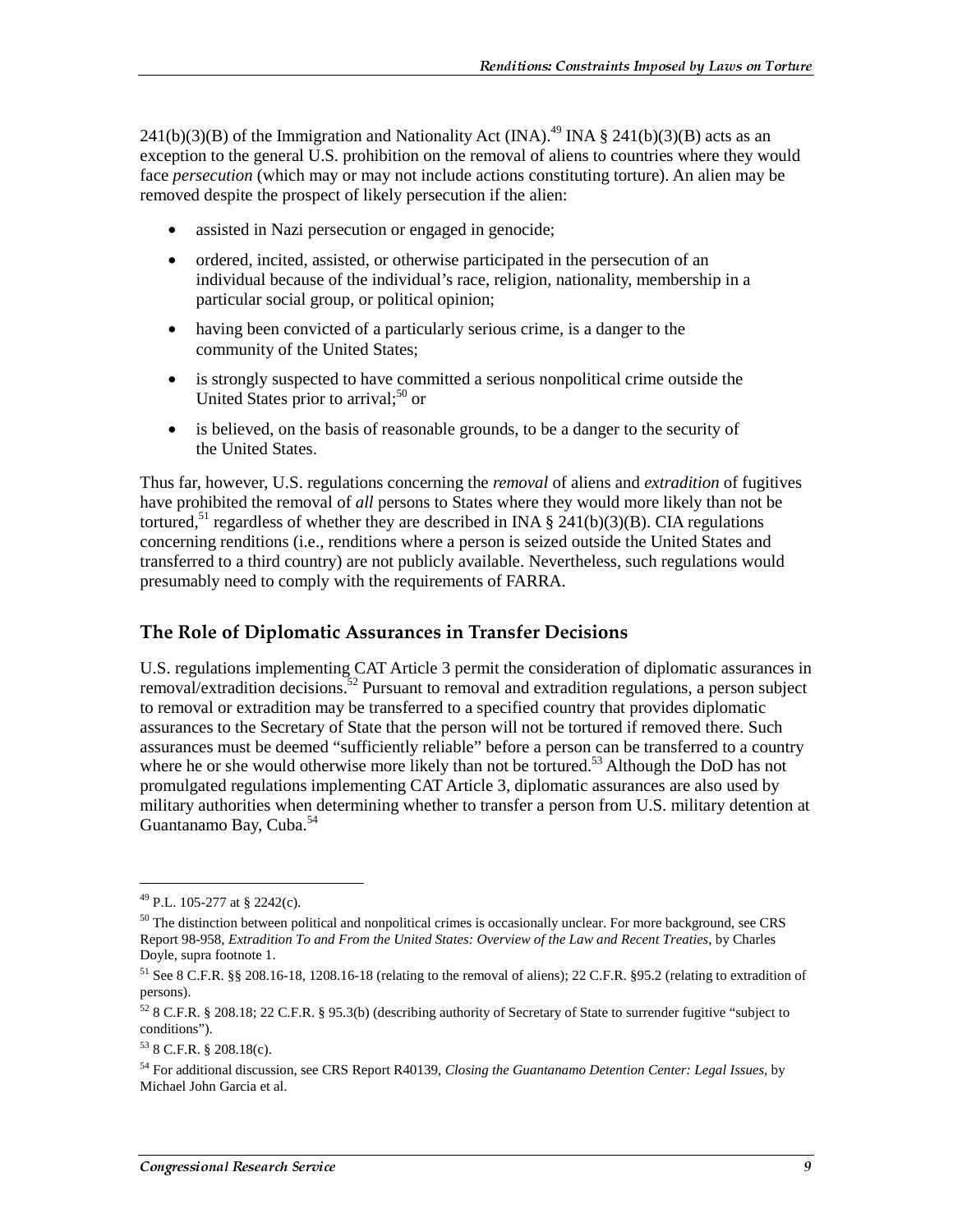Assurances are also reportedly used in rendition decisions made by the CIA . The *Washington Post* reports that the CIA Office of General Counsel requires the CIA station chief in a given country to obtain verbal assurances from that country's security service that a person will not be tortured if rendered there.<sup>55</sup> Such assurances must then reportedly be cabled to CIA headquarters before the rendition may occur.<sup>56</sup>

CAT Article 3 itself (as opposed to U.S. regulations implementing CAT) provides little guidance as to the application of diplomatic assurances to decisions to transfer a person to another country. Although CAT Article 3 obligates signatory parties to take into account the proposed receiving State's human rights record, it also provides that the proposed sending State should take into account "all relevant considerations" when assessing whether to remove an individual to a particular State.<sup>57</sup> A State's assurances that it will not torture an individual would appear to be a "relevant consideration" in determining whether or not it would be appropriate to render him there, at least so long as the assurances are accompanied by a mechanism for enforcement.<sup>58</sup> Article 3 does not provide guidelines for how these considerations should be weighed in determining whether substantial grounds exist to believe a person would be tortured in the proposed receiving State.<sup>59</sup> In its second periodic report to the Committee against Torture, the United States claimed that it:

obtains assurances, as appropriate, from the foreign government to which a detainee is transferred that it will not torture the individual being transferred. If assurances [are] not considered sufficient when balanced against treatment concerns, the United States would not transfer the person to the control of that government unless the concerns are satisfactorily resolved.<sup>60</sup>

On the other hand, the Committee against Torture has expressed concern over the use of diplomatic assurances by the United States. In 2006, it made a non-binding recommendation that the United States:

should only rely on "diplomatic assurances" in regard to States which do not systematically violate the Convention's provisions, and after a thorough examination of the merits of each individual case. The State party should establish and implement clear procedures for

<sup>55</sup> Priest, supra footnote 22.

<sup>56</sup> Id.

 $57$  CAT art. 3(2).

<sup>58</sup> See Committee against Torture, Communication No 233/2003: Sweden. 24/05/2005 (Agiza v. Sweden), CAT/C/34/D/233/2003 (2005) at para. 13.4., *reprinted in* 44 ILM 1103 (2005)(finding that diplomatic assurances which provided no mechanism for their enforcement did not suffice to protect against the risk of torture and thus did not absolve sending State of its responsibility under CAT art. 3).

<sup>&</sup>lt;sup>59</sup> The U.N. Special Rapporteur, an expert assigned by the U.N. Commission on Human Rights to examine issues related to torture, has stated that while diplomatic assurances "should not be ruled out *a priori*," they should be coupled with a system to monitor the treatment of transferred persons to ensure that they are not inhumanely treated. Interim Report of the Special Rapporteur of the Commission on Human Rights on the Question of Torture and Other Cruel, Inhuman or Degrading Treatment or Punishment, U.N. General Assembly, 59th Sess., A/59/324. While the Rapporteur's opinion may provide persuasive guidance in the interpretation of CAT obligations, the Rapporteur is not part of the CAT Committee and his opinions are not legally binding under the terms of CAT.

<sup>&</sup>lt;sup>60</sup> Second Periodic Report of the United States of America to the Committee Against Torture, submitted May 6, 2005, available at http://www.state.gov/g/drl/rls/45738.htm.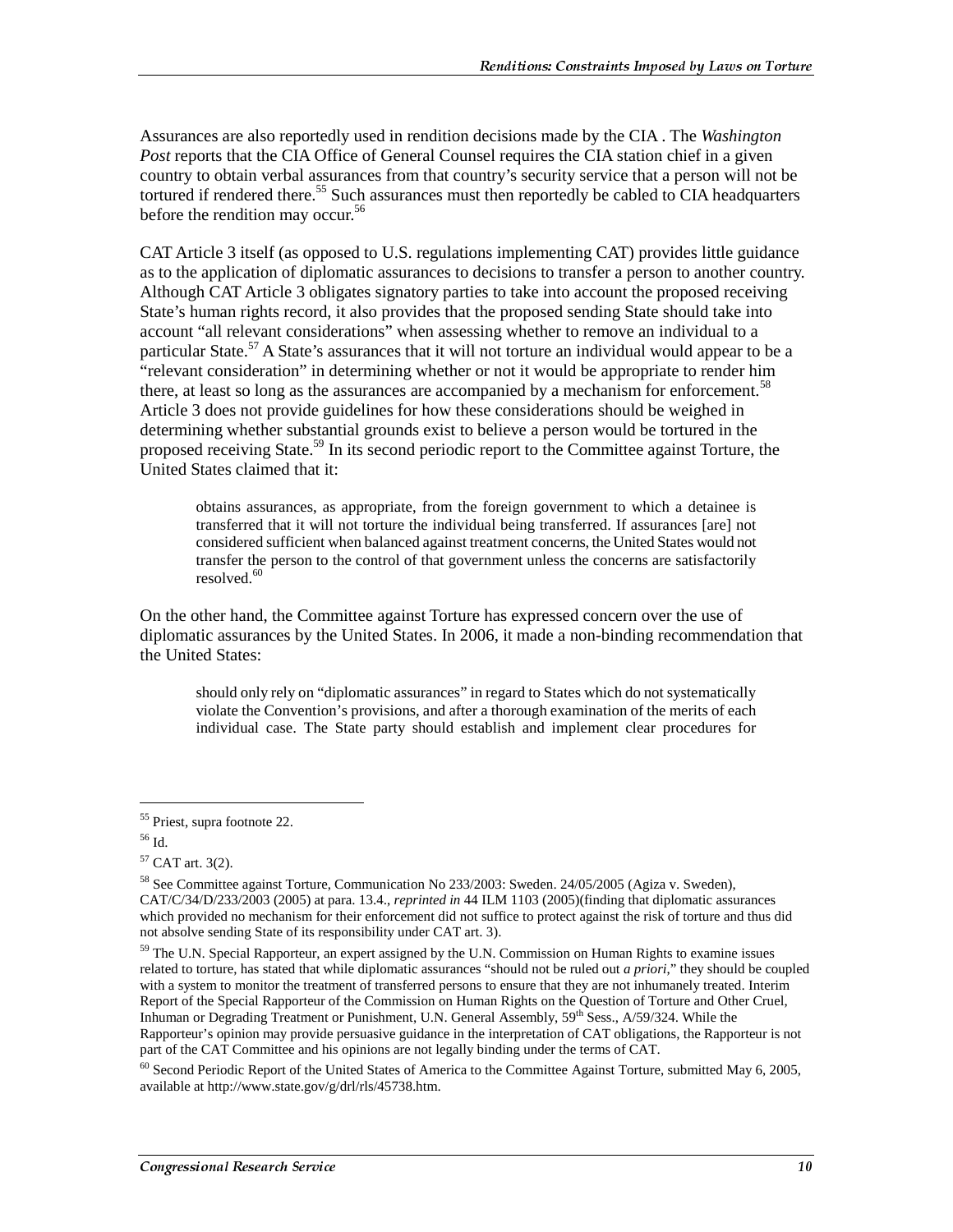obtaining such assurances, with adequate judicial mechanisms for review, and effective postreturn monitoring arrangements.<sup>61</sup>

In addition, the United States has an obligation under customary international law to execute its Convention obligations in good faith, $62$  and is therefore required under international law to exercise appropriate discretion in its use of diplomatic assurances. For instance, if a State consistently violated the terms of its diplomatic assurances, the United States would presumably need to look beyond the face of such promises before permitting the transfer of an individual to that country. $63$ 

#### **Criminal Penalties for Persons Involved in Torture**

One of the central objectives of CAT is to criminalize *all* instances of torture, regardless of whether they occur inside or outside a State's territorial jurisdiction. CAT Article 4 requires signatory States to criminalize all instances of torture, as well as attempts to commit and complicity or participation in torture.<sup>64</sup> While CAT does not necessarily obligate a State to prevent acts of torture beyond its territorial jurisdiction, State Parties are nevertheless required to criminalize such acts and impose appropriate penalties.

CAT Article 5 establishes minimum jurisdictional measures that each State Party must adopt with respect to offenses described in CAT Article 4. A State Party to CAT must establish jurisdiction over CAT Article 4 offenses when:

- the offenses are committed in any territory under its jurisdiction or on board a ship or aircraft registered in that State;
- the alleged offender is a national of that State;
- the victim was a national of that State if that State considers it appropriate; or
- the alleged offender is present in any territory under its jurisdiction and the state does not extradite him in accordance with CAT Article 8, which makes torture an extraditable offense.<sup>65</sup>

In order to fulfill its obligations under CAT Articles 4 and 5, the United States enacted §§ 2340- 2340B of the United States Criminal Code, which criminalize torture occurring *outside* the United States.<sup>66</sup> Jurisdiction occurs when the alleged offender is either a national of the United States or

 $64$  CAT art. 4(1).

 $65$  Id., art. 5.

 $<sup>61</sup>$  Conclusions and Recommendations of the Committee against Torture regarding the United States of America, July</sup> 25, 2006, available at http://www.unhchr.ch/tbs/doc.nsf/898586b1dc7b4043c1256a450044f331/

e2d4f5b2dccc0a4cc12571ee00290ce0/\$FILE/G0643225.pdf [hereinafter "Committee Recommendations"], at para. 21. <sup>62</sup> See RESTATEMENT (THIRD) OF FOREIGN RELATIONS § 321 (1987) (recognizing that "every international agreement in force is binding upon the parties to it and must be performed by them in good faith").

 $63$  The CAT Committee has stated that unenforceable diplomatic assurances are insufficient to meet Article 3 obligations. See Agiza v. Sweden, supra footnote 58.

<sup>66</sup> Pursuant to an amendment made by the Ronald W. Reagan National Defense Authorization Act for Fiscal Year 2005, "United States" is defined as "the several States of the United States, the District of Columbia, and the commonwealths, territories, and possessions of the United States." Previously, the statute had defined "United States" as including all areas under U.S. jurisdiction, including U.S. special maritime and territorial jurisdiction. 18 U.S.C. § 2340(3).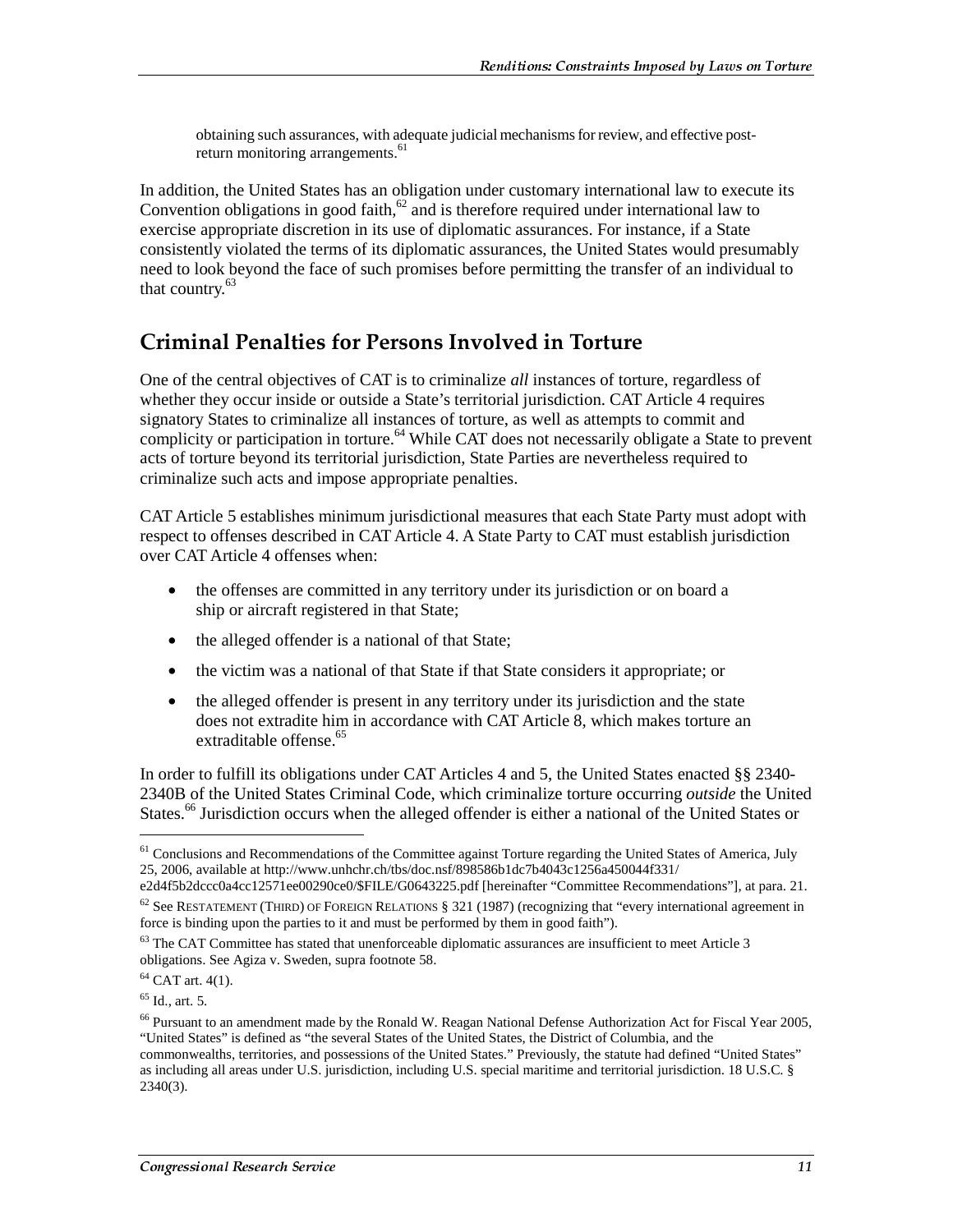is present in the United States, irrespective of the nationality of the victim or alleged offender.<sup>67</sup> Congress did not enact legislation expressly prohibiting torture occurring *within* the United States, as it was presumed that such acts would "be covered by existing applicable federal and [U.S.] state statutes,"<sup>68</sup> such as those statutes criminalizing assault, manslaughter, and murder. The Federal Torture Statute criminalizes torture, as well as attempts and conspiracies to commit torture.<sup>69</sup>

The Federal Torture Statute provides that the specific intent of the actor to commit torture is a requisite component of the criminal offense.<sup>70</sup> Specific intent is "the intent to accomplish the precise criminal act that one is later charged with."<sup>71</sup> This degree of intent differs from general intent, which usually "takes the form of recklessness (involving actual awareness of a risk and the culpable taking of that risk) or negligence (involving blameworthy inadvertence). $^{372}$ 

## **Application of CAT and Implementing Legislation** to the Practice of Extraordinary Renditions

Although the express intent of CAT was to help ensure that no one would be subjected to torture,73 it is arguably unclear as to whether CAT would in *all* circumstances bar renditions to countries that practice torture, including possibly in certain cases where the rendering State was aware that a rendered person would likely be tortured. Clearly, it would violate U.S. criminal law and CAT obligations for a U.S. official to conspire to commit torture via rendition, regardless of where such renditions would occur. However, it is not altogether clear that CAT prohibits the rendering of persons seized *outside* the United States, or whether criminal sanctions would apply to a U.S. official who authorized a rendition without intending to facilitate the torture of the rendered person (as opposed to, for instance, the harsh mistreatment of the rendered person to a degree not rising to the level of torture).

#### **Renditions from the United States**

CAT Article 3 clearly prohibits the rendition of persons from the territory of a signatory State to another State when there are substantial grounds for believing the person would be tortured. Even if it could be technically argued that renditions do not constitute "extraditions" within the meaning of CAT Article 3, and the rendition was to a country other than one where the person previously resided (meaning that the person was not being "returned" to a country where he

<sup>67 18</sup> U.S.C. § 2340A. The USA PATRIOT Act amended the Federal Torture Statute to criminalize conspiracies to commit torture outside the United States. P.L. 107-56, Title VIII, § 811(g) (2001).

<sup>68</sup> S.Rept. 103-107, at 59 (1993) (discussing legislation implementing CAT arts. 4 and 5).

<sup>69 18</sup> U.S.C. § 2340A(a).

 $70$  For purposes of the federal criminal statute, "torture" is defined as "an act committed by a person acting under the color of law *specifically intended* to inflict severe physical or mental pain or suffering (other than pain or suffering incidental to lawful sanctions) upon another person within his custody or physical control." 18 U.S.C. § 2340(1) (emphasis added).

<sup>&</sup>lt;sup>71</sup> BLACK'S LAW DICTIONARY 814 (7<sup>th</sup> ed. 1999).

 $72$  Id., at 813.

<sup>&</sup>lt;sup>73</sup> CAT at Preamble.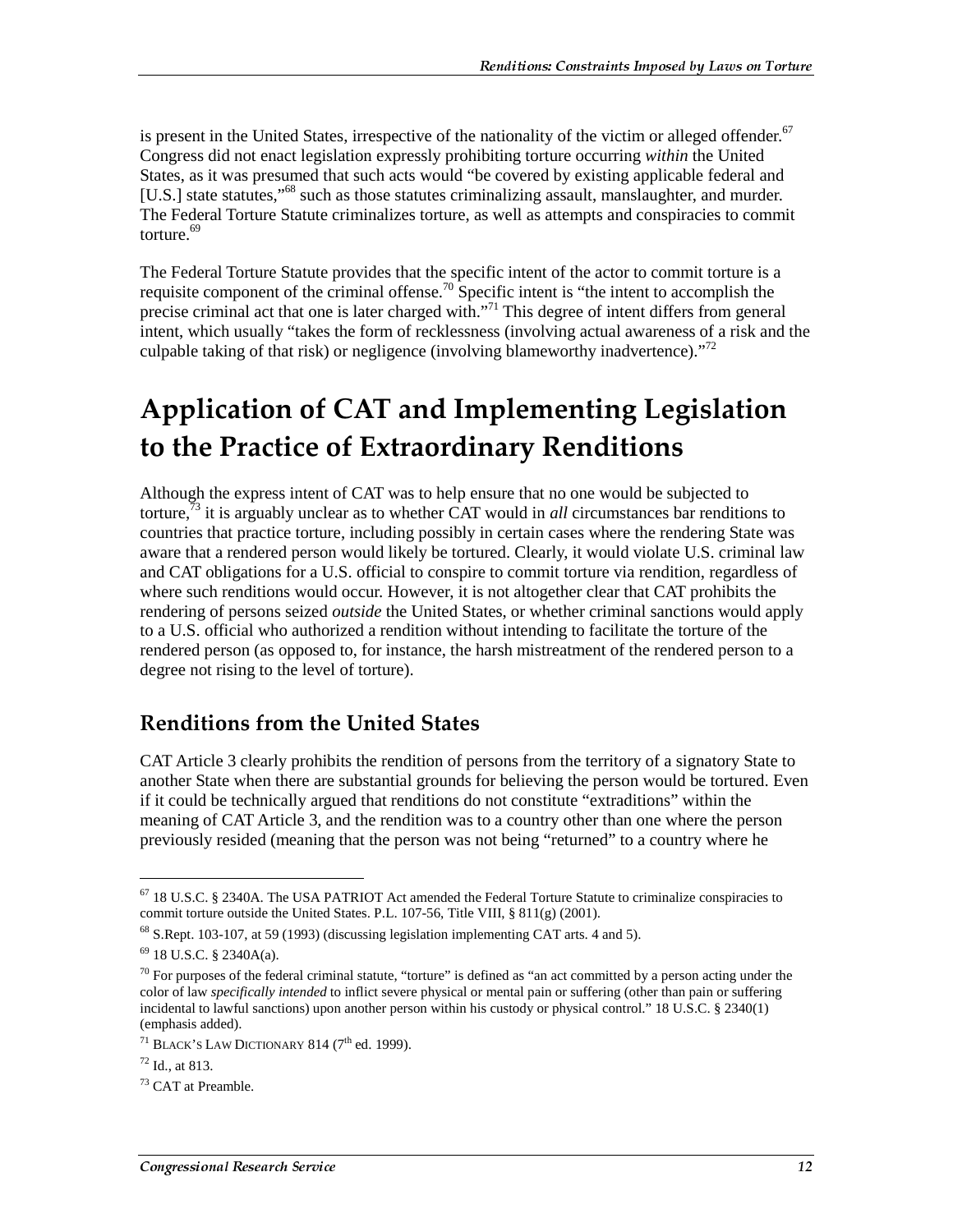would risk torture), such transfers would still violate the Convention's requirement that no State Party "expel" a person from its territory to another State where he is more likely than not to be tortured.

If the United States were to receive diplomatic assurances from a State that it would not torture a person rendered there, and such assurances were deemed sufficiently credible, the rendition would not facially appear to violate either CAT Article 3 or domestic implementing legislation. U.S. regulations permit the use of assurances in removal and extradition decisions, and CAT does not discuss their usage. As mentioned previously, however, the United States is obligated to execute its CAT obligations in good faith,<sup>74</sup> and therefore must exercise appropriate discretion in its use of diplomatic assurances. If a State consistently violated the terms of its diplomatic assurances, or the United States learned that a particular assurance would not be met, the United States would presumably need to look beyond the face of such promises before permitting the transfer of an individual to that country.

Again, neither CAT nor U.S. implementing regulations prohibit the United States from transferring persons to States where they would face harsh treatment—including treatment that would be prohibited if carried out by U.S. authorities—that does not rise to the level of torture. Indeed, the United States could conceivably render a person to a State after receiving sufficient diplomatic representations that the rendered person could be accorded cruel and inhumane treatment not rising to the level of torture without violating CAT or CAT-implementing regulations.

### **Renditions from Outside the United States**

As mentioned earlier, while CAT Article 2(2) provides that there are "no ... circumstances whatsoever" allowing torture, certain other CAT provisions do not use language coextensive in scope when discussing related obligations owed by Convention parties. While CAT Article 3 clearly limits renditions from the United States, it is not altogether certain as to what extent CAT applies to situations where a country seizes suspects outside of its territorial jurisdiction and directly renders them to another country.<sup>75</sup>

#### **Extraterritorial Application of CAT Article 3**

The territorial scope of CAT Article 3 is a matter of debate. As a general matter, the United States has taken the position that human rights treaties "apply to persons living in the territory of the United States, and not to any person with whom agents of our government deal in the international community.<sup> $76$ </sup> In 2006, representatives of the U.S. State Department informed the CAT Committee Against Torture that the United States does not believe CAT Article 3 applies to

<sup>74</sup> See RESTATEMENT (THIRD) OF FOREIGN RELATIONS § 321 (1987) (recognizing that "every international agreement in force is binding upon the parties to it and must be performed by them in good faith").

<sup>75</sup> The *Washington Post* has alleged that U.S. intelligence and law-enforcement officials have, on occasion, seized a terrorist suspect abroad and rendered him to a foreign intelligence service known to employ torture with a list of questions that these U.S. officials want answered. Dana Priest & Barton Gellman, "U.S. Decries Abuse but Defends Interrogations," *Washington Post*, December 26, 2002, p. A1.

<sup>&</sup>lt;sup>76</sup> JAG's Legal Ctr. & Sch., Operational Law Handbook 50 (Maj. Derek I. Grimes ed., 2006), available at http://www.fas.org/irp/doddir/army/law2006.pdf.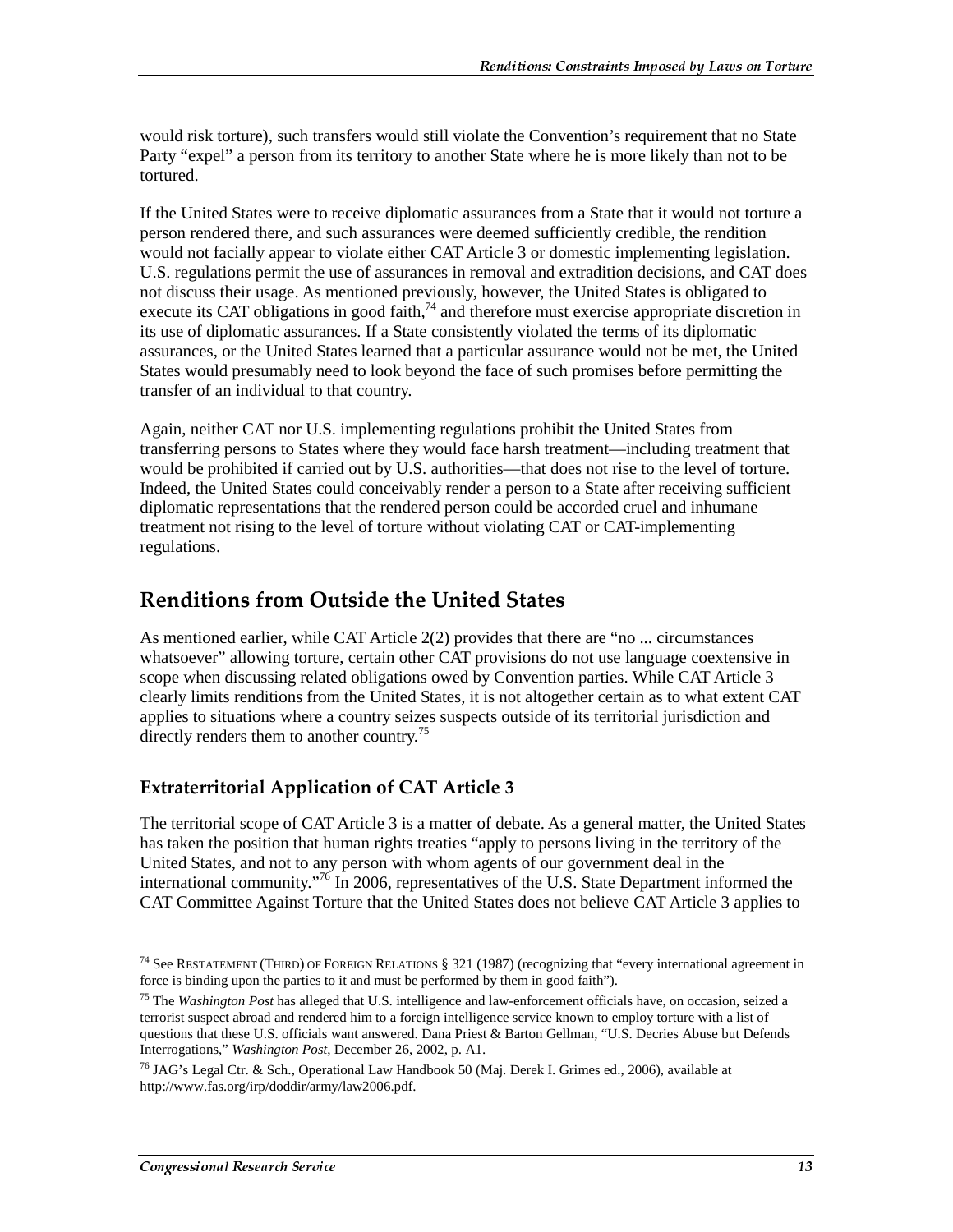persons outside U.S. territory.<sup>77</sup> However, these representatives also claimed that as a matter of policy, the United States accords CAT Article 3 protections to all persons in U.S. custody, regardless of whether such persons were found in U.S. territory.<sup>78</sup> In congressional testimony in June 2008, State Department Legal Advisor John Bellinger testified that the view that CAT Article 3 did not apply to extraterritorially has "been the long-standing legal position[] of the United States since the Convention against Torture was ratified in 1994."<sup>79</sup>

Although the scope of human rights treaties may generally be limited to conduct occurring within the territorial jurisdiction of parties, it seems clear that at least some CAT provisions are extraterritorial in scope. Most notably, CAT Articles 4-5 require parties to criminalize all acts of torture, regardless of where they occur.<sup>80</sup> Indeed, the Federal Torture Statute implementing this obligation expressly covers torture occurring "outside the United States."81 Although several CAT provisions limit their scope to acts occurring "in any territory under [the State Party's] jurisdiction,"82 CAT Article 3 does not contain a similar limiting provision. Accordingly it could be argued that, like CAT Articles 4-5, CAT Article 3 is intended to be extraterritorial in scope.

Nevertheless, it could still be argued that the express provisions of CAT Article 3 do not apply to extraordinary renditions occurring *outside* the United States, at least so long as the person is not rendered to a country where he has formerly resided. Article 3 states that no party shall "expel, return ('refouler') or extradite a person" to a country where there are substantial grounds to believe that he or she will be tortured. It could be argued, however, that certain extraterritorial renditions are not covered by this provision. Seizing a person in one country and transferring him to another would arguably not constitute "expelling" the person, if a State is understood only to be able to "expel" persons from territory over which it exercises sovereign authority. So long as these persons were rendered to countries where they had not previously resided, it also could not be said that the United States "returned" these persons to countries where they faced torture (though persons rendered to countries where they had previously resided would presumably be protected under CAT Article 3). In addition, if such renditions were not executed via a formal process, it could be argued they did not constitute extraditions for the purposes of Article  $3$ <sup>83</sup>

82 See CAT arts. 2, 6-7, 11-13, 16.

 $^{77}$  United States Written Response to Questions Asked by the Committee Against Torture, April 28, 2006, available at http://www.state.gov/g/drl/rls/68554.htm [hereinafter "Written Responses"].

<sup>&</sup>lt;sup>78</sup> Id.; Second Periodic Report of the United States of America to the Committee Against Torture, May 6, 2005, available at http://www.state.gov/g/drl/rls/45738.htm[hereinafter "Report to CAT Committee"], para. 30 (describing U.S. compliance with CAT Article 3, and broadly stating that "The United States does not transfer persons to countries where the United States believes it is 'more likely than not' that they will be tortured. This policy applies to all components of the United States government."). See also Rice Statement, supra footnote 32 (describing U.S. rendition policy as complying with U.S. laws and treaties, including CAT, and denying the transport of anyone to a country where he would face torture).

<sup>79</sup> Subcommittee on International Organizations, Human Rights, and Oversight, *Diplomatic Assurances and Rendition to Torture: The Perspective of the State Department's Legal Advisor*, committee print, 110th Cong., 2nd sess., June 10, 2008, p. 11 (statement by John B. Bellinger, III, Legal Advisor, State Department).

<sup>&</sup>lt;sup>80</sup> CAT Article 5 requires each State to establish jurisdiction over some (but not all) extraterritorial torture offenses, including when the offender is either a national of the State or is found in the State's territory and the State does not extradite him.

<sup>81 18</sup> U.S.C. §2340A. See also Second Periodic Report of the United States of America to the Committee Against Torture, May 6, 2005, available at http://www.state.gov/g/drl/rls/45738.htm, paras 44-46 (discussing U.S. implementation of obligations under CAT Articles 4-5, including through the Federal Torture Statute and the Military Extraterritorial Jurisdiction Act, 18 U.S.C. §§ 3261 et seq., which extends U.S. criminal jurisdiction over certain categories of individuals for conduct occurring outside the United States).

 $83$  See BASSIOUNI, supra footnote 1, at 29 ("Extradition in contemporary practice means a formal process by which a (continued...)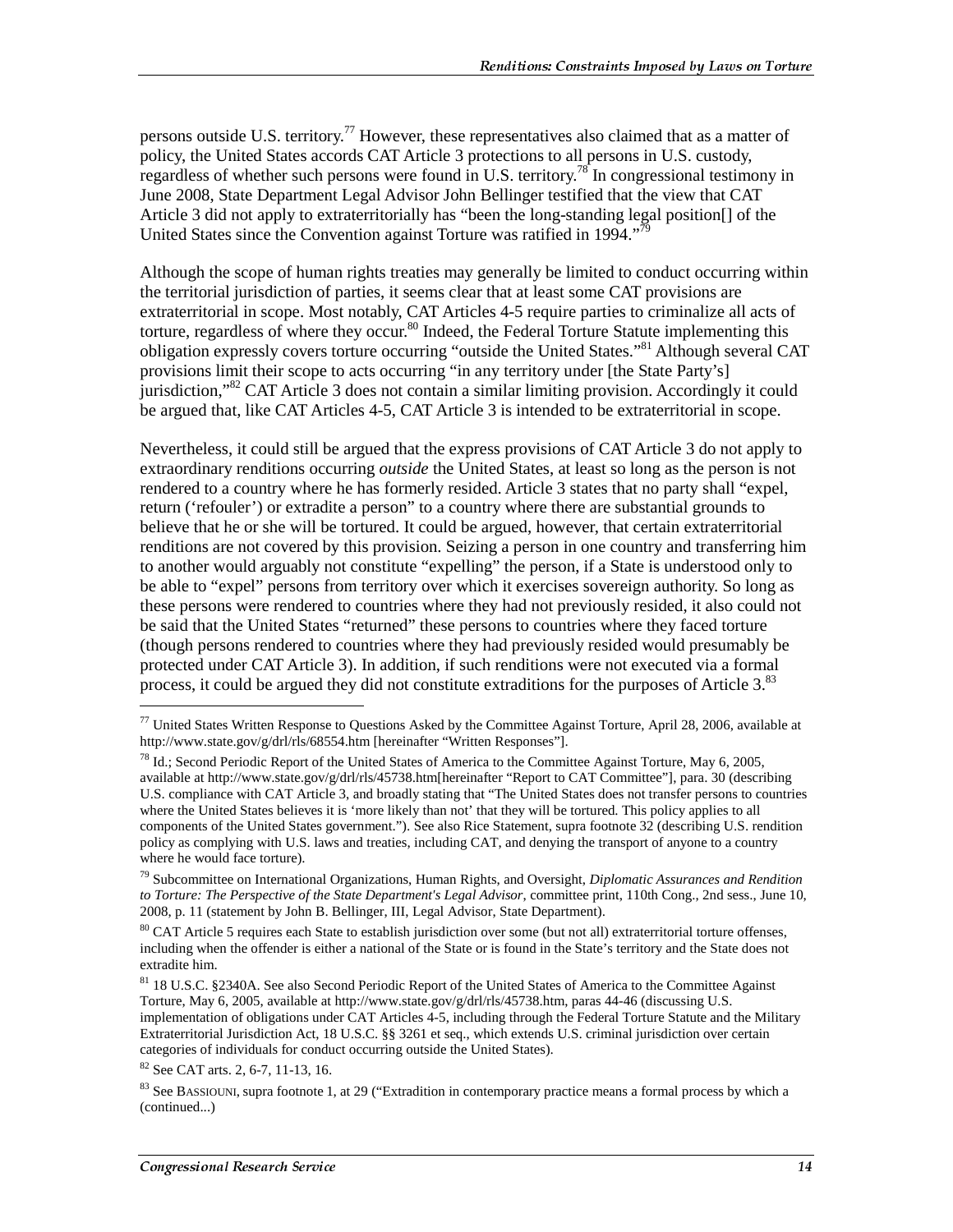Accordingly, it could be argued that the United States would not violate the *express language* of Article 3 if it rendered persons to countries where they faced torture, so long as no part of these renditions occurred within the territorial jurisdiction of the United States.<sup>84</sup>

Critics of this view might argue that such a narrow interpretation of CAT Article 3 would contradict the Convention's over-arching goal to prevent torture. The fact that CAT requires parties to take legal steps to eliminate torture within their respective territories and to impose criminal penalties on torture offenders, coupled with the Convention's statement that "no exceptional circumstances whatsoever" can be used to justify torture, arguably imply that a State Party may never exercise or be complicit in the use of torture, even when it occurs extraterritorially. It could be further argued that the drafters of CAT did not explicitly discuss extraterritorial renditions because they were either not contemplated or, in cases where such renditions might occur absent the consent of the hosting country, because these actions were arguably already understood to be impermissible under international law.<sup>85</sup> Indeed, some of the drafters of CAT have taken the position that Article 3 was "intended to cover all measures by which a person is physically transferred to another State."<sup>86</sup>

Opponents of a narrow interpretation of CAT would likely argue that it is contrary to the purpose of CAT to interpret the Convention as prohibiting formal transfers of persons to States where they face torture while still allowing such transfers through irregular forms of transfer. In 1994, the CAT Committee against Torture declared in a non-binding opinion that Article 3 prevents not only the return of a person to a country where he or she is in danger of being tortured, but also prohibits the person's transfer to "any other country where he runs a real risk of being expelled or returned to [his or her country of origin] or of being subjected to torture.<sup>87</sup> More recently in 2006, the Committee urged the United States to "apply the *non-refoulement guarantee* [of CAT Article 3] to all detainees in its custody, cease the rendition of suspects, in particular by its

<sup>(...</sup>continued)

person is surrendered by one state to another based on a treaty, reciprocity, or comity.").

<sup>84</sup> In Sale v. Haitian Centers Council, Inc., 509 U.S. 155 (1993), the Supreme Court held that the interdiction of Haitian refugees by the United States did not violate U.S. obligations under the U.N. Convention Relating to the Status of Refugees. The Court concluded that the Convention's provisions providing that no Contracting Party "shall expel or return ('refouler') a refugee" facing persecution applies only to refugees within a Party's territory, and not to those interdicted on the high seas. Id. at 179-183. Some have suggested that CAT Article 3's limitation on the transfer of persons should also be interpreted in a non-extraterritorial fashion. John Yoo, *Transferring Terrorists*, 79 NOTRE DAME L. REV. 1183, 1229 (2004) ("Given the Supreme Court's interpretation [in *Sale*] of identical language in the Refugee Convention, it makes no sense to view the Torture Convention as affecting the transfer of prisoners held outside the United States to another country."). On the other hand, the *Sale* Court's interpretation of the Refugee Convention's prohibition on the expulsion or return of refugees was largely based on this prohibition's interplay with other Convention provisions. Reading this prohibition to apply extraterritorially would create "an absurd anomaly" with a related Convention provision that only applied to refugees within a Convention Party's territory. *Sale*, 509 U.S. at 179- 180. In contrast, reading CAT Article 3 as being extraterritorial in scope would not have an incongruous effect on the interpretation of other CAT provisions.

<sup>85</sup> See supra footnote 8.

 $^{86}$  J. Herman Burgers & Hans Danelius, The United Nations Convention Against Torture: A Handbook on THE CONVENTION AGAINST TORTURE AND OTHER CRUEL, INHUMAN, OR DEGRADING TREATMENT OR PUNISHMENT 126 (1988). On the other hand, the State Department has claimed that "Neither the text of the Convention, its negotiating history, nor the U.S. record of ratification supports a view that Article 3 of the CAT applies to persons outside the territory of [a Party]." Written Responses, supra footnote 77.

 $87$  Committee against Torture, Communication No 13/1993: Switzerland. 27/04/94 (Mutombo v. Switzerland), CAT/C/12/D/13/1993 (1994) at para. 10.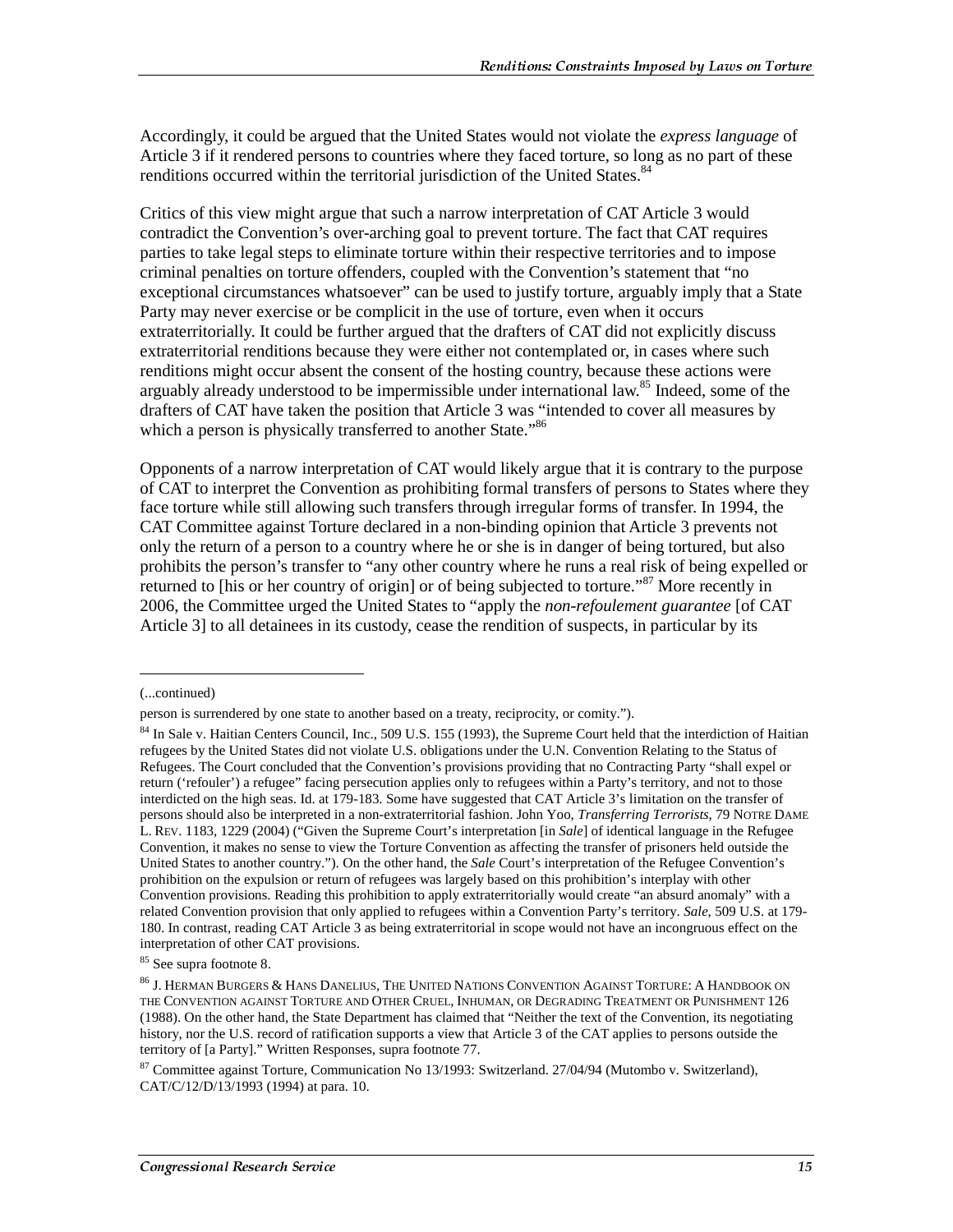intelligence agencies, to States where they face a real risk of torture, in order to comply with its obligations under article 3 of the Convention."88

#### Extraterritorial Application of Legislation Implementing CAT Article 3

Beyond CAT, it is important to note that, given the express language of CAT-implementing legislation, the United States cannot "expel, extradite, or otherwise effect the involuntary return of any person to a country in which there are substantial grounds for believing the person would be in danger of being subjected to torture, *regardless of whether the person is physically present in the United States*."89 It may be argued that this express statutory language prohibits renditions from outside the United States, even if such renditions would not otherwise be in violation of CAT obligations. $90$ 

Two possible counter-arguments could be made to this position, at least in certain circumstances. The first and perhaps most compelling counter-argument is that although FARRA generally prohibits persons from being expelled, extradited, or involuntarily returned regardless of whether the person is physically present in the United States, section  $2243(c)$  of the act makes an exception requiring federal agencies to exclude from the protection of CAT-implementing regulations any aliens who, *inter alia*, are reasonably believed to pose a danger to the United States, "to the maximum extent [such exclusions are] consistent" with CAT obligations.<sup>91</sup> Accordingly, presuming for the sake of argument that CAT does *not* protect persons believed to be security dangers from being rendered from *outside* the United States, FARRA would require such persons to be excluded from the protection of any CAT-implementing regulations as well.

A second counter-argument is that the clause "regardless of whether the person is physically present in the United States" should be read only in reference to the prohibition contained in the CAT-implementing legislation upon the "involuntary return" of persons to countries where they would more likely than not be tortured, and not be read in reference to the prohibition on the extradition or expulsion of persons. CAT Article 3 obligates States not to "expel, return ('refouler') or extradite a person" to a State where he would be at substantial risk of torture. The principle of *non-refoulement* is commonly understood to prohibit not simply the exclusion of persons from the territory of the receiving State, but also a State from "turning back" persons at its borders and compelling their involuntary return to their country of origin.<sup>92</sup> Unlike CAT

91 Id. at § 2242(c).

<sup>88</sup> Committee Recommendations, supra footnote 61, at para. 20.

 $89$  P.L. 105-277 at § 2242(a) (emphasis added).

 $90$  Though it generally could be argued that a State can only "expel" someone from a territory over which the State exercises sovereign authority, the language of the U.S. legislation implementing CAT may suggest an intent by Congress to broadly define the prohibition on "expel[ling]" persons to countries where they would likely face torture, so that this prohibition covers not only expulsions from areas over which the United States exercises sovereign authority, but also "expulsions" from all other areas (e.g., rendering persons captured in non-U.S. territory to other States).

<sup>&</sup>lt;sup>92</sup> For additional background on the concept of *non-refoulement* and its development in international human rights law, see Elihu Lauterpacht & Daniel Bethlehem, *The Scope and Content of the Principle of Non-refoulement*, in REFUGEE PROTECTION IN INTERNATIONAL LAW: UNHCR'S GLOBAL CONSULTATIONS ON INTERNATIONAL PROTECTION 78-177 ( Erika Feller, Volker Türk and Frances Nicholson eds., 2003). It should be noted that the CAT-implementing legislation prohibiting the return of any person to a country where he would face torture, regardless of whether he was physically present in the United States, was enacted five years after the Supreme Court's decision in *Sale v. Haitian Centers Council, Inc.*, 509 U.S. 155 (1993). In *Sale*, the Court found that the Refugee Convention's prohibition on the refoulement of refugees was not intended to apply extraterritorially. *Sale*, 509 U.S. at 179-187. See also supra footnote (continued...)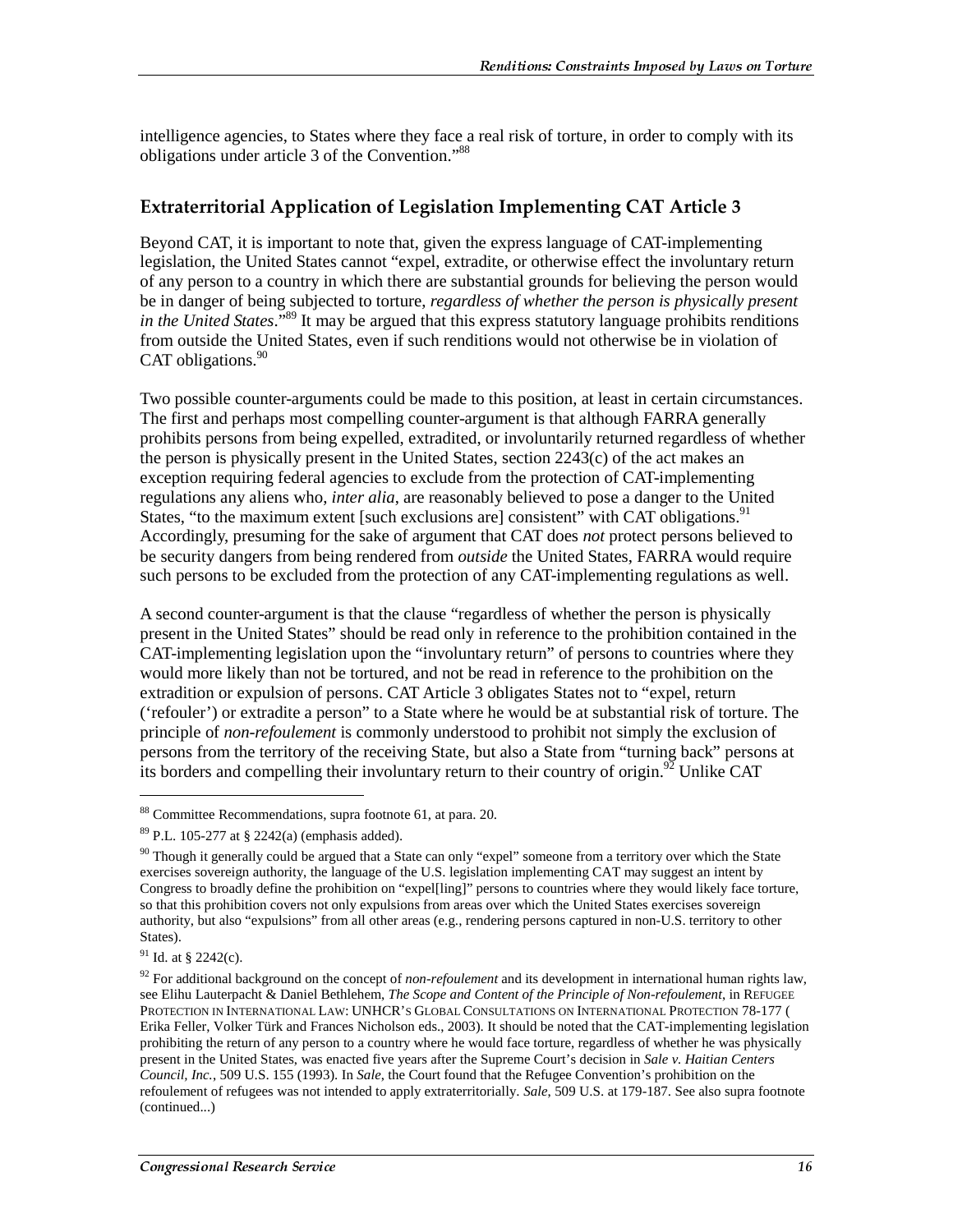Article 3, CAT-implementing legislation enacted by the United States does not use the term "refouler." However, its use of the phrase "involuntary return ... regardless of whether the person is physically present in the United States" appears to reflect the principle of *non-refoulement* expressed in CAT. It could be argued that the use of the phrase "regardless of whether the person is physically present in the United States" in CAT-implementing legislation was only intended to be read in reference to the "involuntary return" phrase that precedes it (a reading that reflects the *non-refoulement* obligation imposed by CAT), and not meant also to be read in reference to the prohibition imposed upon the expulsion and extradition of persons to countries where they would likely face torture, as this alternative reading would arguably go beyond the *non-refoulement* obligations imposed upon the United States by the express language of CAT.

Regardless of whether renditions that occur outside of the United States are covered under CAT Article 3 and CAT-implementing legislation and regulations, CAT Article 4 and corresponding domestic law criminalizing all acts of torture and complicity therein would be controlling. Accordingly, U.S. officials could not conspire with officials in other States to render a person so that he would be tortured. As discussed below, however, criminal penalties may not necessarily attach to a person who renders another with the knowledge that he will likely be tortured.

### **Criminal Sanctions for Participation in Torture**

CAT Article 4 and the Federal Torture Statute do not expressly prohibit the transfer of a person to a State where he is more likely than not to face torture. Indeed, the Federal Torture Statute only imposes criminal penalties for acts or attempts to commit torture and, most relevantly to the subject of renditions, conspiracies to commit torture. Clearly, if a U.S. official rendered a person to another country with instructions for the country to torture the rendered individual, that official could be criminally liable under the Federal Torture Statute.<sup>93</sup>

However, it appears unlikely that a U.S. official would be found criminally liable for conspiracy to commit torture if he authorized a rendition after receiving assurances that the rendered person would not be tortured. It is generally understood that a conspiracy to commit a crime requires an agreement between parties for a common purpose.<sup>94</sup> Presuming that the United States received assurances before rendering a person to another country, it would be difficult to argue that the official "agreed" to facilitate the rendered person's subsequent torture.

<sup>(...</sup>continued)

<sup>84.</sup> 

<sup>&</sup>lt;sup>93</sup> Such an official might also be charged under the federal statute governing accomplice liability, which makes it a criminal offense to willfully cause an act to be done which, if directly performed by him or another, would be a criminal offense. 18 U.S.C. § 2.

<sup>&</sup>lt;sup>94</sup> See, e.g., Iannelli v. United States, 420 U.S. 770, 777 (1975) ("[c]onspiracy is an inchoate offense, the essence of which is an agreement to commit an unlawful act"); United States v. Evans, 970 F.2d 663, 668 ( $10^{th}$  Cir. 1992) ("[to] prove conspiracy, the government must show '[1] that two or more persons agreed to violate the law, [2] that the defendant knew at least the essential objectives of the conspiracy, ... [3] that the defendant knowingly and voluntarily became a part of it,' and [4] that the alleged coconspirators were interdependent") (quoting United States v. Fox, 902 F.2d 1508, 1514 (10<sup>th</sup> Cir. 1990)); United States v. Pearce, 912 F.2d 159, 161 (6<sup>th</sup> Cir. 1990) ("the essential element of conspiracy is that 'the members of the conspiracy in some way or manner, or through some contrivance, came to a mutual understanding to try to accomplish a common and unlawful plan'") (internal citation omitted).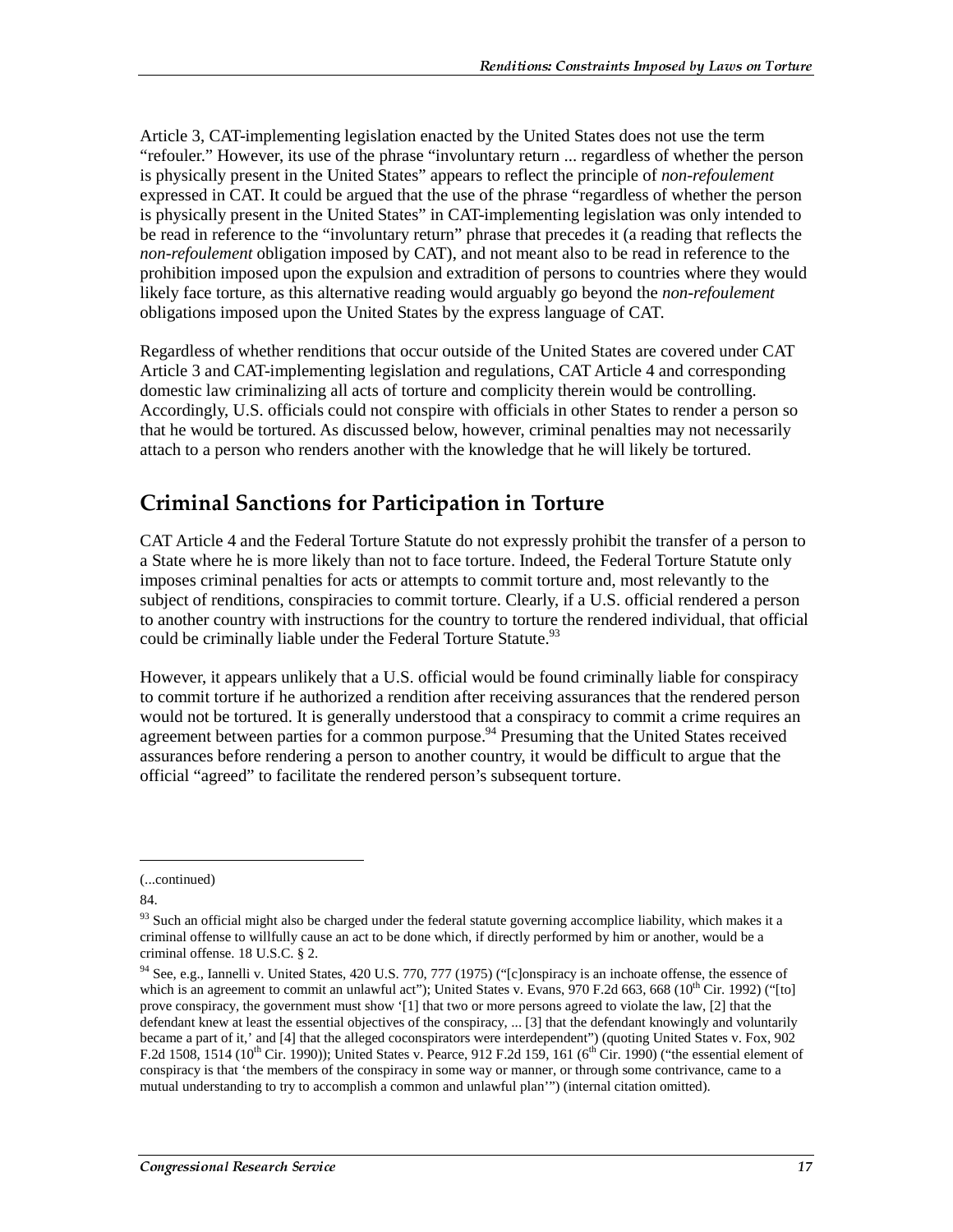## Other Statutes and Treaties Relevant to the Issue of Renditions

Although CAT and its implementing legislation provide the primary legal constraints upon the rendition of persons to countries believed to engage in torture, other treaties and statutes are also potentially relevant. The following paragraphs briefly discuss a few of them.

### **1949 Geneva Conventions**

In certain situations, the 1949 Geneva Conventions may impose limitations on the use of renditions separate from those imposed by CAT. Each of the four Conventions accords protections to specified categories of persons in armed conflict or in post-conflict, occupied territory.<sup>95</sup> The torture, inhumane, or degrading treatment of persons belonging to specified categories—including civilians and protected prisoners of war (POWs)—is expressly prohibited by the Conventions.<sup>96</sup> In addition, " $[n]$ o physical or moral coercion shall be exercised against protected [civilians], in particular to obtain information from them or from third parties."<sup>97</sup>

The Geneva Conventions impose limitations on the transfer of protected persons. Civilians may not be *forcibly* (as opposed to voluntarily) transferred to another State.<sup>98</sup> A violation of this obligation represents a "grave breach" of the relevant Geneva Convention and therefore constitutes a war crime.<sup>99</sup> However, it is not a violation of the Geneva Conventions to extradite such persons, in compliance with extradition treaties concluded before the outbreak of hostilities, who are charged with ordinary criminal law offenses.<sup>100</sup>

Neither civilians nor protected POWs may be transferred to penitentiaries for disciplinary punishment.<sup>101</sup> In addition, persons protected by the Conventions may only be transferred to other Convention parties, and then only after the transferring Power "has satisfied itself of the willingness and ability of such transferee Power to apply the Convention."<sup>102</sup> If the transferee Power fails to abide by the Convention in any important respect (e.g., torturing a transferred person), upon notification the transferring Power is required to either request their return or "take effective measures to correct the situation."<sup>103</sup> Accordingly, in order to comply with its

<sup>&</sup>lt;sup>95</sup> Geneva Convention for the Amelioration of the Condition of the Wounded and Sick in Armed Forces in the Field, 6 U.S.T. 3114; Geneva Convention for the Amelioration of the Condition of Wounded, Sick and Shipwrecked Members of Armed Forces at Sea, 6 U.S.T. 3217; Geneva Convention Relative to the Treatment of Prisoners of War, 6 U.S.T. 3316 [hereinafter "Third Geneva Convention"]; Geneva Convention Relative to the Protection of Civilian Persons in Time of War, 6 U.S.T. 3516 [hereinafter "Fourth Geneva Convention"] (entered into force October 21, 1950). The United States, Iraq, and Afghanistan are all parties to the Conventions.

 $96$  See, e.g., Third Geneva Convention, arts. 3, 17, 87, 130; Fourth Geneva Convention, arts. 3, 32, 147.

<sup>97</sup> Fourth Geneva Convention, art. 31.

<sup>98</sup> Id., art. 49.

<sup>&</sup>lt;sup>99</sup> Id., art. 147.

 $100$  Id., art. 45.

<sup>&</sup>lt;sup>101</sup> Third Geneva Convention, art. 97; Fourth Geneva Convention art. 124. The Conventions do not expressly prohibit the transfer of such persons for non-disciplinary reasons.

 $102$  Third Geneva Convention, art. 12; Fourth Geneva Convention, art. 45.

<sup>&</sup>lt;sup>103</sup> Third Geneva Convention, art. 12; Fourth Geneva Convention, art. 45.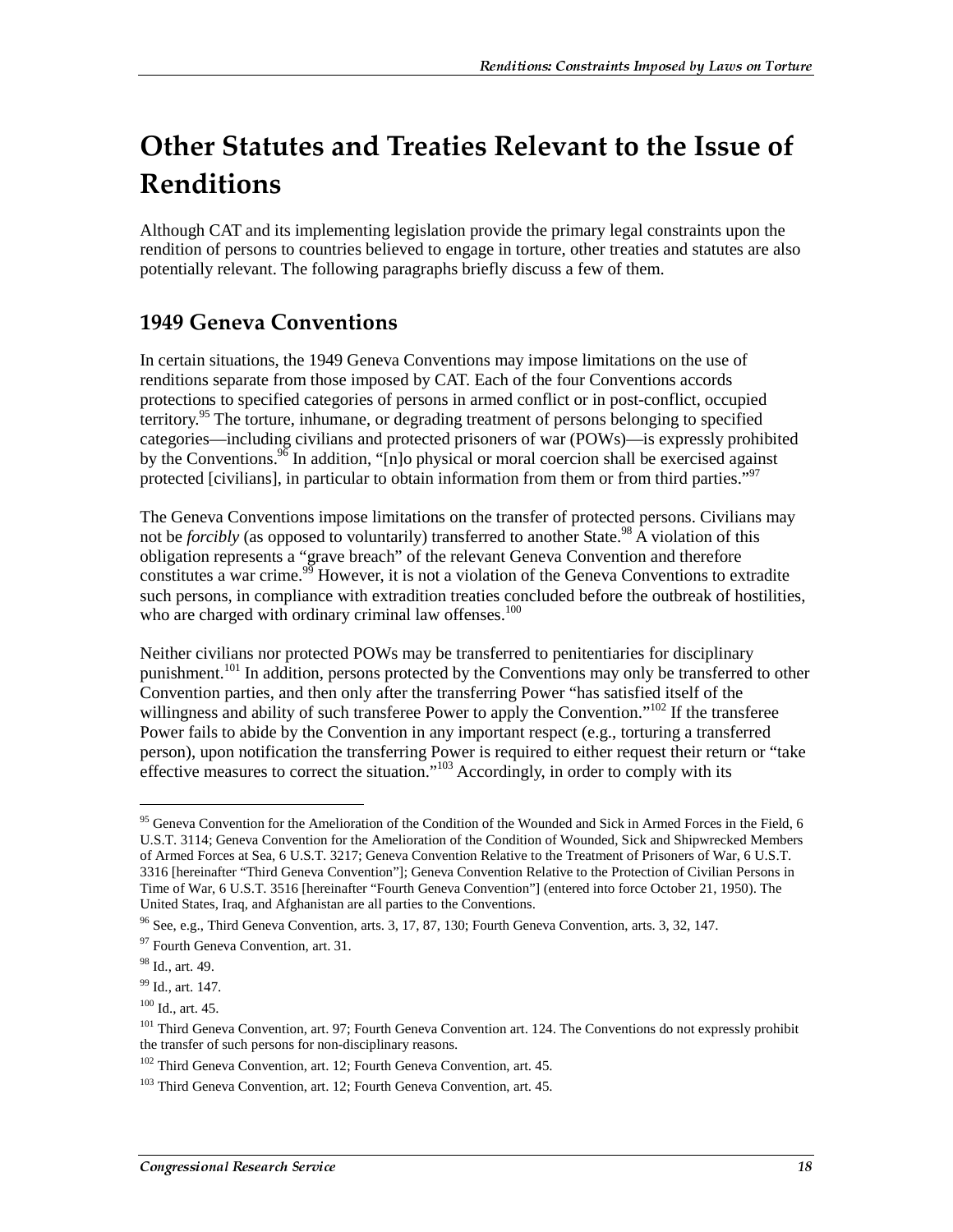Convention obligations, the United States may only render a protected person if (1) the State to which the person was being rendered was a member of the Convention; (2) the United States had received assurances that the person would not be tortured if rendered there; and (3) the United States requested the return of the rendered person or took other effective measures if the rendered individual was subsequently tortured.

In the case of armed conflicts that are not of an international character and occur in the territory of a High Contracting Party, each party is obligated under Article 3 of each of the 1949 Geneva Conventions (Common Article 3) to accord *de minimis* protections to "[p]ersons taking no active part in the hostilities, including members of armed forces who have laid down their arms and those placed *hors de combat* by sickness, wounds, detention, or any other cause." Parties are required to treat such persons "humanely," and are prohibited from subjecting such persons to "violence to life and person ... mutilation, cruel treatment and torture ... [and] [o]utrages upon personal dignity, in particular humiliating and degrading treatment."

As mentioned previously, the Geneva Conventions apply in limited circumstances. Besides only applying in armed conflict or in post-conflict occupied territory, the Conventions also only protect designated categories of persons (though other persons may nevertheless be owed certain protections under customary laws of war). At least since early 2002, the Bush Administration took the position that the Geneva Conventions did not apply to members of Al Qaeda.<sup>104</sup> Reportedly, the Administration has also concluded that the Geneva Convention prohibition on the "forcible transfer" of civilians did not apply to "illegal aliens" who entered Iraq following the U.S.-led invasion, or bar the temporary removal of persons from Iraq for the purposes of interrogation.<sup>105</sup>

In the 2006 case of *Hamdan v. Rumsfeld*, the Supreme Court held that Common Article 3 of the Geneva Conventions applied to the armed conflict with Al Qaeda and accorded Al Qaeda members certain minimal protections, even if such persons were not otherwise covered by other Convention provisions (i.e., those covering "lawful combatants" and civilians). Common Article 3 does not expressly prohibit the transfer of persons to other countries, even if such persons might face cruel treatment or torture there. Some have argued that Common Article 3 nevertheless prohibits renditions committed to facilitate the rendered person's torture or cruel treatment.<sup>106</sup> However, it is unclear whether this interpretation is proper  $107$  or that it would cover all renditions to countries where the detainee would face torture or cruel treatment (e.g., when the rendering country does not request the torture or cruel treatment of the detainee by the party to which he is rendered).

<sup>&</sup>lt;sup>104</sup> See White House Memorandum, Humane Treatment of Taliban and Al Qaeda Detainees (February 7, 2002), available at http://www.justicescholars.org/pegc/archive/White\_House/bush\_memo\_20020207ed.pdf.

<sup>105</sup> See Dana Priest, "Memo Lets CIA Take Detainees Out of Iraq," *Washington Post*, October 24, 2004, p. A1 (discussing draft DOJ Office of Legal Counsel opinion dated March 19, 2004). See also Jack L. Goldsmith III, Asst. Attorney General , *"Protected Person" Status in Occupied Iraq under the Fourth Geneva Convention*, Dept. of Justice, Office of Legal Counsel, March 18, 2004, http://www.usdoj.gov/olc/2004/gc4mar18.pdf.

<sup>106</sup> See David Weissbrodt & Amy Bergquist, *Extraordinary Rendition: a Human Rights Analysis*, 19 HARV. HUM. RTS. J. 123, 151-153 (2006).

<sup>&</sup>lt;sup>107</sup> As discussed, several Convention provisions specifically discuss and limit the transfer of protected persons to third parties when such persons would face treatment prohibited by the Conventions. See infra at 19-20. It could be argued that these provisions would be made redundant if Convention provisions covering mistreatment were also read to cover the rendition of detainees to third-parties who might subject them to mistreatment.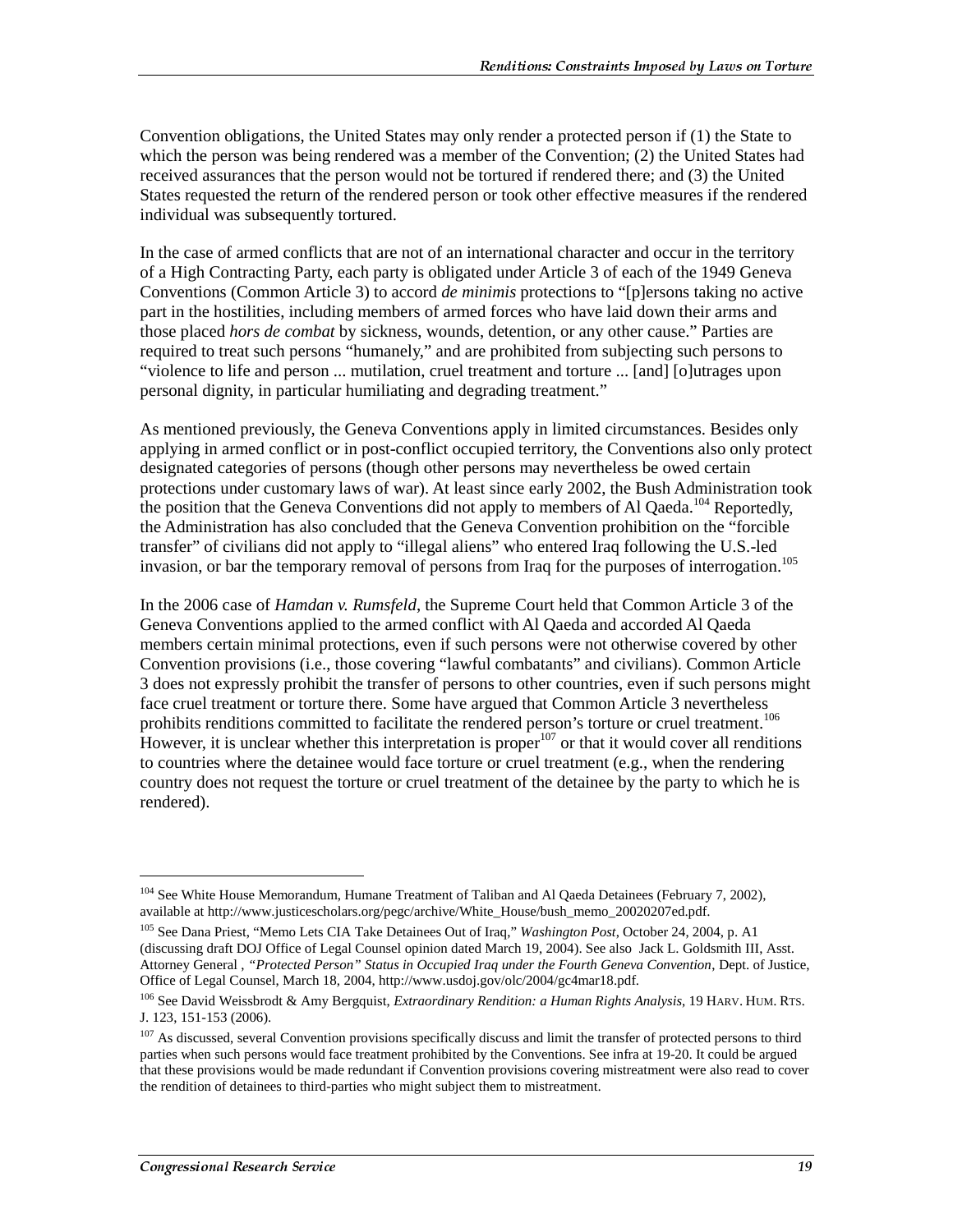For purposes of U.S. law, however, it does not appear that Common Article 3 has been understood to cover renditions of persons to countries where they might face torture.<sup>108</sup> The Military Commissions Act of 2006 (MCA, P.L. 109-366), which was signed into law on October 17, 2006, provides that for purposes of U.S. law it is generally a violation of Common Article 3 to engage in conduct (1) inconsistent with the Detainee Treatment Act of 2005, which prohibits "cruel, inhuman, or degrading treatment" of persons in U.S. custody or control;  $^{109}$  or (2) subject to criminal penalty under provisions of the War Crimes Act, as amended, concerning "grave breaches" of Common Article 3 (the President is authorized to subsequently interpret the Conventions more restrictively, subject to certain limitations).<sup>110</sup> Under this standard, torture and cruel treatment would only be considered a violation of Common Article 3 in cases where the victim was *in the custody or control of the United States*, not in circumstances where the victim was transferred to the custody and control of a third-party and was subsequently treated harshly. As discussed in the following paragraph, however, this standard might still prohibit U.S. personnel from rendering a person covered by Common Article 3 if they have conspired with the receiving party to intentionally cause the transferee serious bodily injury.

#### War Crimes Act

The War Crimes Act imposes criminal penalties upon U.S. nationals or Armed Forces members who commit listed offenses of the laws of war.<sup>111</sup> Persons who commit applicable war crimes are potentially subject to life imprisonment or, if death results from such acts, the death penalty. War crimes include "grave breaches" of the Geneva Conventions,<sup>112</sup> such as torture of protected POWs or civilians and the "unlawful deportation or transfer or unlawful confinement" of protected civilians,  $^{113}$  as well as certain violations of Common Article 3.<sup>114</sup>

As discussed previously, following the Supreme Court's ruling in *Hamdan*, it is understood as a matter of U.S. law that Common Article 3 covers the conflict with Al Qaeda and accords Al Qaeda members captured in that armed conflict with certain protections.<sup>115</sup> Accordingly, certain

<sup>&</sup>lt;sup>108</sup> U.S. authorities have apparently not considered Common Article 3 to be relevant in military transfer decisions, and have instead only considered whether the transfer would be consistent with CAT Article 3. Declaration of Joseph Benkert, Principal Deputy Assistant Secretary of Defense for Global Security Affairs, DoD, executed on June 8, 2007, at para. 3, In re Guantanamo Bay Detainee Litigation, Case No. 1:05-cv-01220 (D.D.C. 2007).

<sup>&</sup>lt;sup>109</sup> For background on the Detainee Treatment Act's prohibition on "cruel, inhuman, or degrading treatment," see CRS Report RL33655, *Interrogation of Detainees: Overview of the McCain Amendment*, by Michael John Garcia.

<sup>110</sup> For background, see CRS Report RL33662, *The War Crimes Act: Current Issues*, by Michael John Garcia.

<sup>111 18</sup> U.S.C. § 2441.

 $112$  18 U.S.C. §§ 2441(c)(1).

<sup>113</sup> E.g., Fourth Geneva Convention, art. 147.

<sup>114 18</sup> U.S.C. § 2441(c)(3). Until October 17, 2006, the War Crimes Act prohibited *any* violation of Common Article 3. The Military Commissions Act (P.L. 109-366) amended this provision so that only certain, "grave" violations of Common Article 3 are subject to criminal penalty. This amendment was retroactive in effect.

<sup>&</sup>lt;sup>115</sup> It is not clear that Common Article 3 is applicable to captured Al Qaeda agents in all circumstances. The Geneva Conventions concern treatment owed to protected persons in an armed conflict, and would arguably be inapplicable to law enforcement activities relating to Al Qaeda agents. International terrorism is recognized as a criminal offense under both domestic law and various international agreements. E.g., 18 U.S.C. § 2332b (concerning certain terrorist activities transcending international boundaries); International Convention for the Suppression of the Financing of Terrorism, S. Treaty Doc. No. 106.49, entered into force for the United States on July 26, 2002; International Convention for the Suppression of Terrorist Bombings, S. Treaty Doc. No. 106-6, entered into force for the United States on July 26, 2002. Whether the Geneva Conventions are applicable to the arrest and detention of Al Qaeda agents may depend upon whether such agents were (1) captured on or away from the battlefield; (2) captured by military or law enforcement (continued...)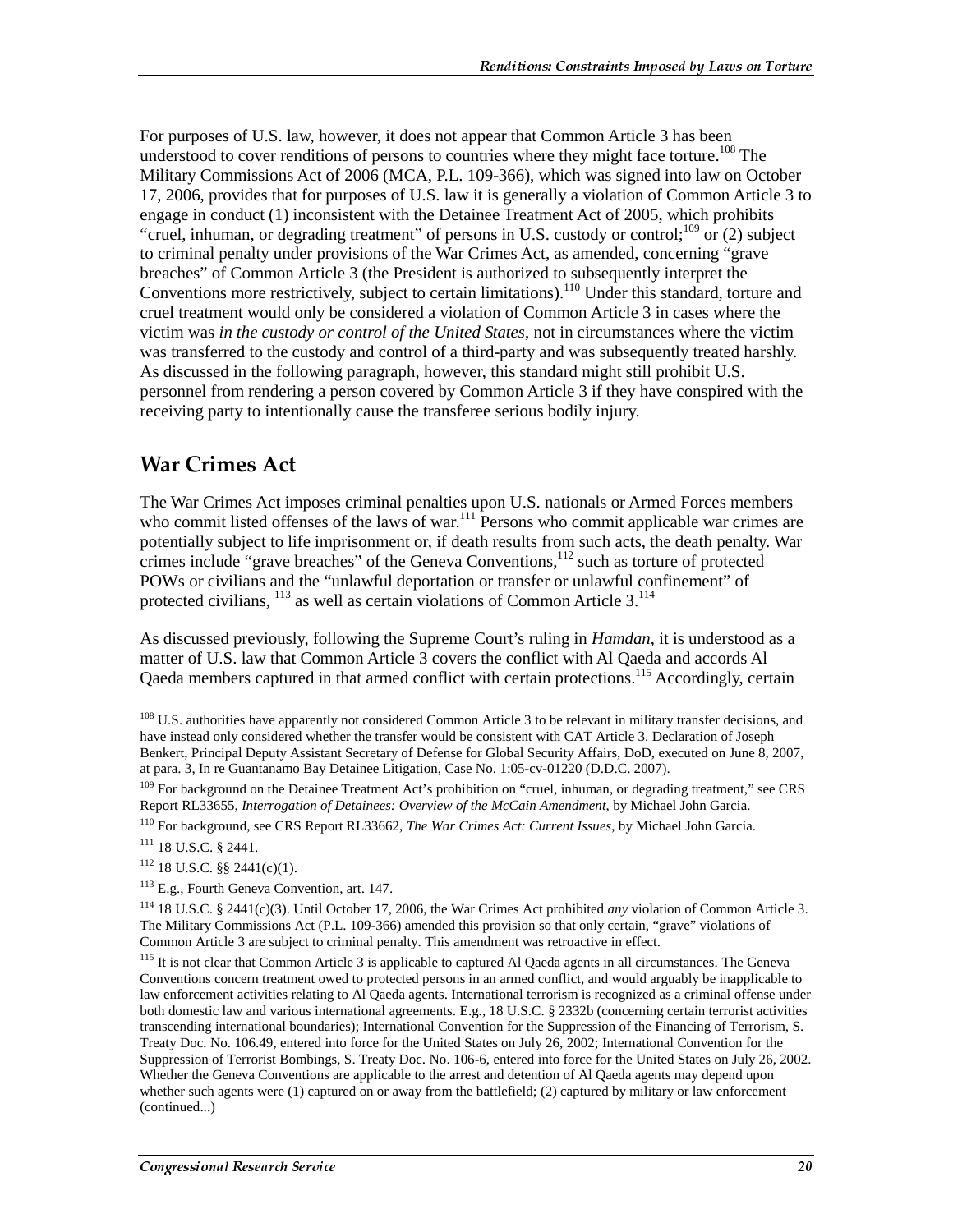forms of treatment with respect to Al Qaeda members is subject to criminal penalty, including torture, certain lesser forms of cruel treatment, and the intentional infliction of serious bodily injury.

Although the War Crimes Act imposes criminal penalties for conspiring to subject protected persons to torture or cruel treatment, such persons must be in the offender's custody or control. Accordingly, the provisions of the War Crimes Act covering torture and cruel treatment do not appear to cover the rendition of persons to countries for the purpose of cruel treatment or torture (though any U.S. personnel who conspired with officials in other States to render a person so that he would be tortured could still be prosecuted under the Federal Torture Statute).

However, the War Crimes Act may be interpreted as prohibiting some renditions. As amended by the MCA, the War Crimes Act expressly prohibits persons from conspiring to commit such acts as rape, mutilation or maiming, or causing "serious bodily injury" against persons protected by Common Article 3. A person may be subject to criminal penalty for these offenses regardless of whether the victim was in his custody or control. Accordingly, any U.S. personnel who conspire with officials in other States to render a person so that he would be subjected to serious bodily injury, rape, or sexual assault would appear to be subject to criminal liability under the War Crimes Act. As a practical matter, it is unclear whether the War Crimes Act would prohibit renditions in any circumstance not already prohibited under the Federal Torture Statute.<sup>116</sup>

#### **International Covenant on Civil and Political Rights**

Article 7 of the International Covenant on Civil and Political Rights (ICCPR),<sup>117</sup> ratified by the United States in 1992, prohibits the State Parties from subjecting persons "to torture or to cruel, inhuman, or degrading treatment or punishment."118 The Human Rights Committee, the monitoring body of the ICCPR, has interpreted this prohibition to prevent State Parties from exposing "individuals to the danger of torture or cruel, inhuman or degrading treatment or punishment upon return to another country by way of their extradition, expulsion or *refoulement*."119 Although the Committee is charged with monitoring the compliance of parties with the ICCPR and providing recommendations for improving treaty abidance, its opinions are not binding law.

<sup>(...</sup>continued)

agents; and (3) charged with a criminal offense, and if so, whether the offense relates to a violation of the laws of war or some other activity.

<sup>&</sup>lt;sup>116</sup> Mutilation and maiming, the intentional causing of serious bodily injury (defined by reference to 18 U.S.C. § 113b as bodily injury involving a substantial risk of death, extreme physical pain, disfigurement, or loss or impairment of the function of a bodily member, organ, or mental faculty), and rape have all been found by U.S. courts to constitute torture, at least in some circumstances. See Zubeda v. Ashcroft, 333 F.3d 463 ( $3<sup>rd</sup>$  Cir. 2003) ("[r]ape can constitute torture"); CRS Report RL33662, *The War Crimes Act: Current Issues*, by Michael John Garcia, supra footnote 110, at 7-8. Whether sexual assault rises to the level of torture depends on the particular nature of the assault. Cf. *Zubeda*, 333 F.3d at 472-473 (discussing instances where courts have found rape or sexual abuse to constitute torture).

 $117$  International Covenant on Civil and Political Rights, G.A. Res. 2200A, U.N. GAOR,  $3^{rd}$  Comm.,  $21^{st}$  Sess.,  $1496^{th}$ plen, mtg. at 49, U.N. Doc. A/RES/ 2200A (XXI) (1966).

 $118$  Id., art. 7.

<sup>119</sup> Human Rights Committee, General Comment 20, Article 7, UN Doc. A/47/40 (1992) reprinted in Compilation of General Comments and General Recommendations Adopted by Human Rights Treaty Bodies, U.N. Doc. HRI\GEN\1\Rev.1 at 30 (1994).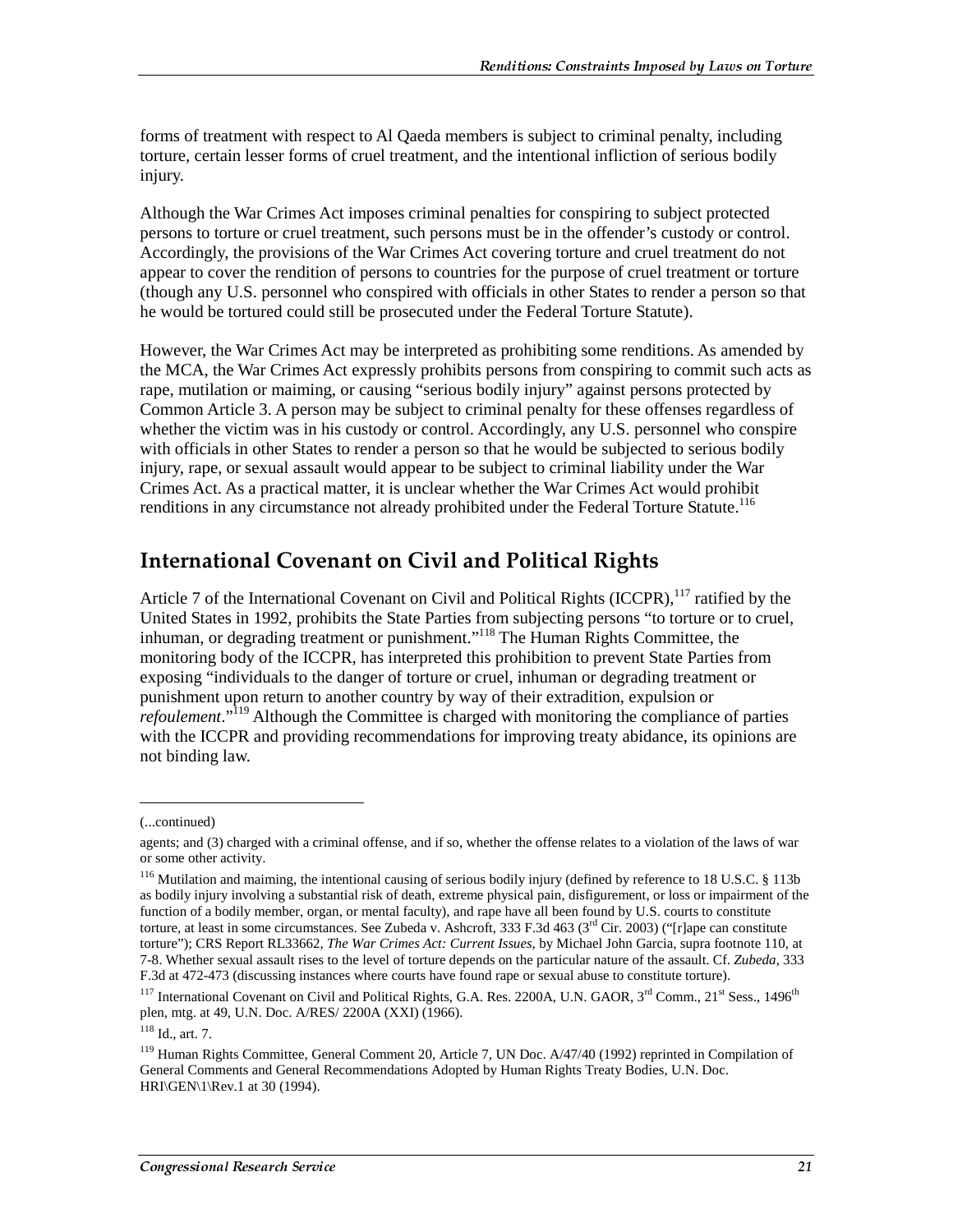U.S. ratification of the ICCPR was contingent upon the inclusion of a reservation that the treaty's substantive obligations were not self-executing (i.e., to take effect domestically, they require implementing legislation in order for courts to enforce them, though U.S. obligations under the treaty remain binding under international law).<sup>120</sup> The United States also declared that it considered Article 7 binding "to the extent that 'cruel, inhuman or degrading treatment or punishment' [prohibited by ICCPR Article 7] means the cruel and unusual treatment or punishment prohibited by the Fifth, Eighth, and/or Fourteenth Amendments to the Constitution of the United States."<sup>121</sup>

The United States has not enacted laws or regulations to comply with the Human Rights Committee's position that ICCPR Article 7 prohibits the transfer of persons to countries where they would likely face torture or cruel, inhuman, or degrading treatment. CAT-implementing regulations prohibit the transfer of persons to countries where they would more likely than not face *torture*, but not cruel, inhuman, or degrading treatment that does not rise to the level of torture.

### **Universal Declaration of Human Rights**

The U.N. Charter provides that it is the duty of the United Nations to promote "universal respect for, and observance of, human rights and fundamental freedoms,"<sup>122</sup> and Member States have an obligation to work jointly and separately to promote such rights and freedoms.<sup>123</sup> In 1948, the U.N. General Assembly adopted the Universal Declaration of Human Rights,<sup>124</sup> to explicate the "human rights and fundamental freedoms" that Member States were obliged to protect. The Universal Declaration prohibits, *inter alia*, the arbitrary arrest, detention, or exile of persons,<sup>125</sup> as well as torture and cruel, inhuman, or degrading treatment.<sup>126</sup>

The Universal Declaration is not a treaty and accordingly is not technically binding on the United States,<sup>127</sup> though a number of its provisions are understood to reflect customary international law.<sup>128</sup> The Universal Declaration does not include an enforcement provision.

<sup>&</sup>lt;sup>120</sup> See United Nations Treaty Collection, Declarations and Reservations to the International Covenant on Civil and Political Rights, *at* http://www.unhchr.ch/html/menu3/b/treaty5\_asp.htm (last updated February 5, 2002).  $121$  Id.

<sup>&</sup>lt;sup>122</sup> U.N. CHARTER art. 55.

<sup>123</sup> Id., art. 56.

<sup>&</sup>lt;sup>124</sup> Universal Declaration of Human Rights, G.A. Res. 217A (III), U.N. Doc. A/810 (1948).

<sup>125</sup> Id., art 9.

 $126$  Id., art. 5.

<sup>&</sup>lt;sup>127</sup> See Sosa v. Alvarez-Machain, 124 S.Ct. 2739, 2767 (2004) (declining to apply protections espoused by the Universal Declaration of Human Rights because it "does not of its own force impose obligations as a matter of international law").

<sup>128</sup> See Filartiga v. Pena-Irala, 630 F.2d 876, 882 (2d Cir. 1980). But see *Sosa*, 124 S.Ct. at 2761-62 (finding that certain provisions of the Universal Declaration did not in themselves constitute an international norm that would fulfill the criteria that existed in the  $18<sup>th</sup>$  century for a norm to be customary international law).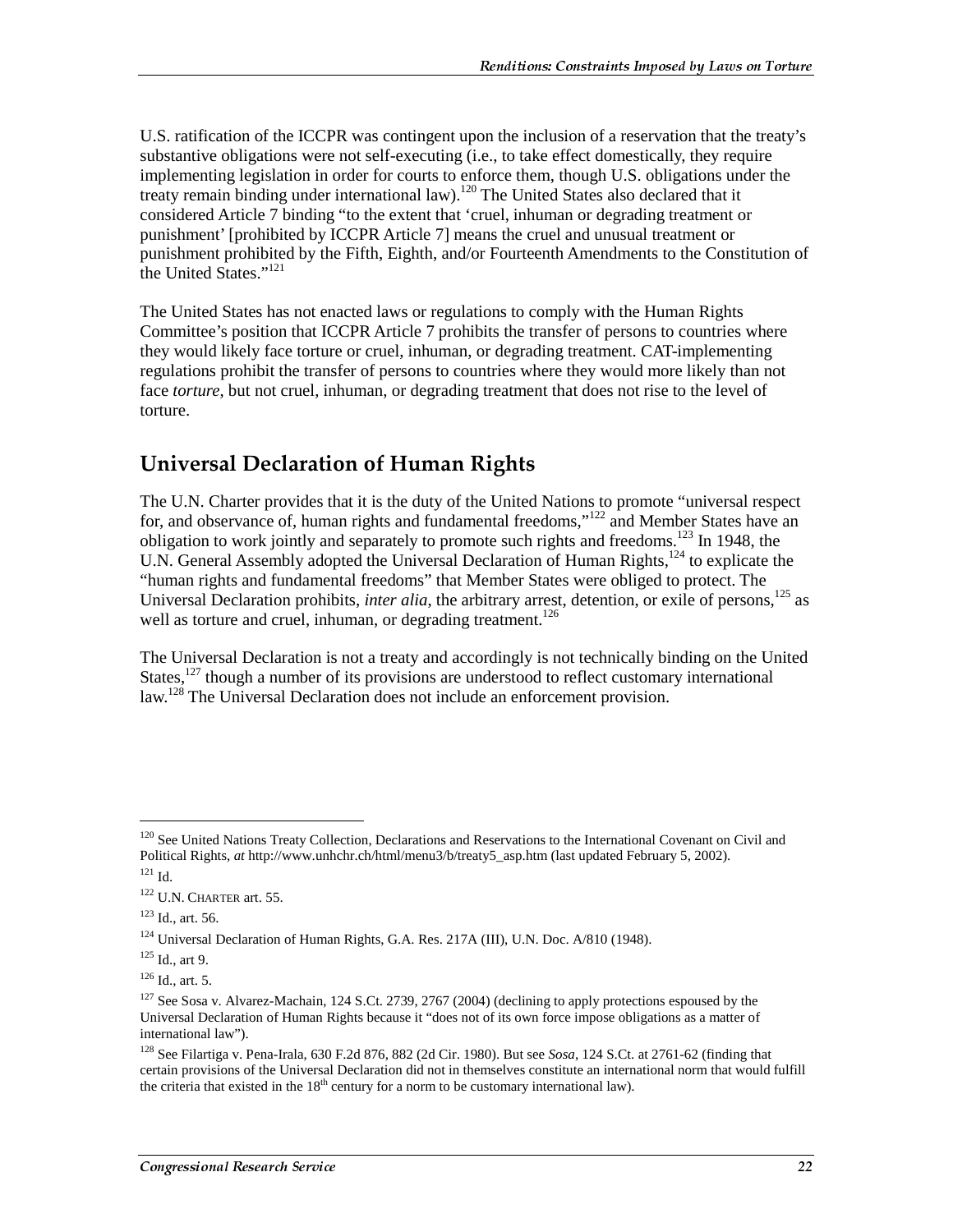## Recent Developments

On January 22, 2009, President Barack Obama issued a series of Executive Orders concerning the treatment of persons apprehended by the United States in connection with armed conflicts or counterterrorism operations. The Orders do not expressly modify U.S. rendition policy, though one Order does mandate the closure of all CIA detention facilities, some of which were used to hold persons seized by the United States in other locations.<sup>129</sup> However, two of the Orders create separate task forces charged with reviewing aspects of U.S. detention policy, including the transfer of detainees to foreign States. The Executive Order entitled "Ensuring Lawful Interrogations" establishes a Special Interagency Task Force on Interrogation and Transfer Policies, which is charged with reviewing

the practices of transferring individuals to other nations in order to ensure that such practices comply with the domestic laws, international obligations, and policies of the United States and do not result in the transfer of individuals to other nations to face torture or otherwise for the purpose, or with the effect, of undermining or circumventing the commitments or obligations of the United States to ensure the humane treatment of individuals in its custody or control.<sup>130</sup>

Another Executive Order, entitled "Review of Detention Policy Options," creates a Special Task Force on Detainee Disposition, which is required

to conduct a comprehensive review of the lawful options available to the Federal Government with respect to the apprehension, detention, trial, transfer, release, or other disposition of individuals captured or apprehended in connection with armed conflicts and counterterrorism operations, and to identify such options as are consistent with the national security and foreign policy interests of the United States and the interests of justice.<sup>131</sup>

Each Task Force is required to issue a report to the President of its recommendations within 180 days, unless the Task Force chair determines that an extension is necessary.

In the  $110<sup>th</sup>$  Congress, legislative proposals were introduced to limit the ability of U.S. agencies to render persons to foreign States, and it is possible that similar proposals will be introduced in the 111<sup>th</sup> Congress. S. 1876, the National Security with Justice Act of 2007, introduced by Senator Biden on July 25, 2007, would have barred the United States from rendering or participating in the rendition of any individual to a foreign State absent authorization from the Foreign Intelligence Surveillance Court, except under limited circumstances in the case of enemy

<sup>&</sup>lt;sup>129</sup> Executive Order, "Ensuring Lawful Interrogations," January 22, 2009, at § 4. For additional background, see CRS Report RL33643, *Undisclosed U.S. Detention Sites Overseas: Background and Legal Issues*, by Jennifer K. Elsea and Julie Kim.

<sup>130</sup> Id., § 5. The Task Force is chaired by the Attorney General, and includes the Director of National Intelligence and the Secretary of Defense (who serve as co-vice-chairs); the Secretary of State; the Secretary of Homeland Security; the Director of the CIA; the Chairman of the Joint Chiefs of Staff; and other officers or full-time or permanent part-time employees of the United States, as determined by the Attorney General, with the concurrence of the head of the department or agency concerned.

<sup>&</sup>lt;sup>131</sup> Executive Order, "Review of Detention Policy Options," January 22, 2009, at § 1. The Task Force includes the Attorney General and Secretary of Defense, who serve as co-chairs; the Secretary of State; the Secretary of Homeland Security; the Director of National Intelligence; the Director of the Central Intelligence Agency; the Chairman of the Joint Chiefs of Staff; and other officers or full-time or permanent part-time employees of the United States, as determined by either of the co-chairs, with the concurrence of the head of the department or agency concerned.